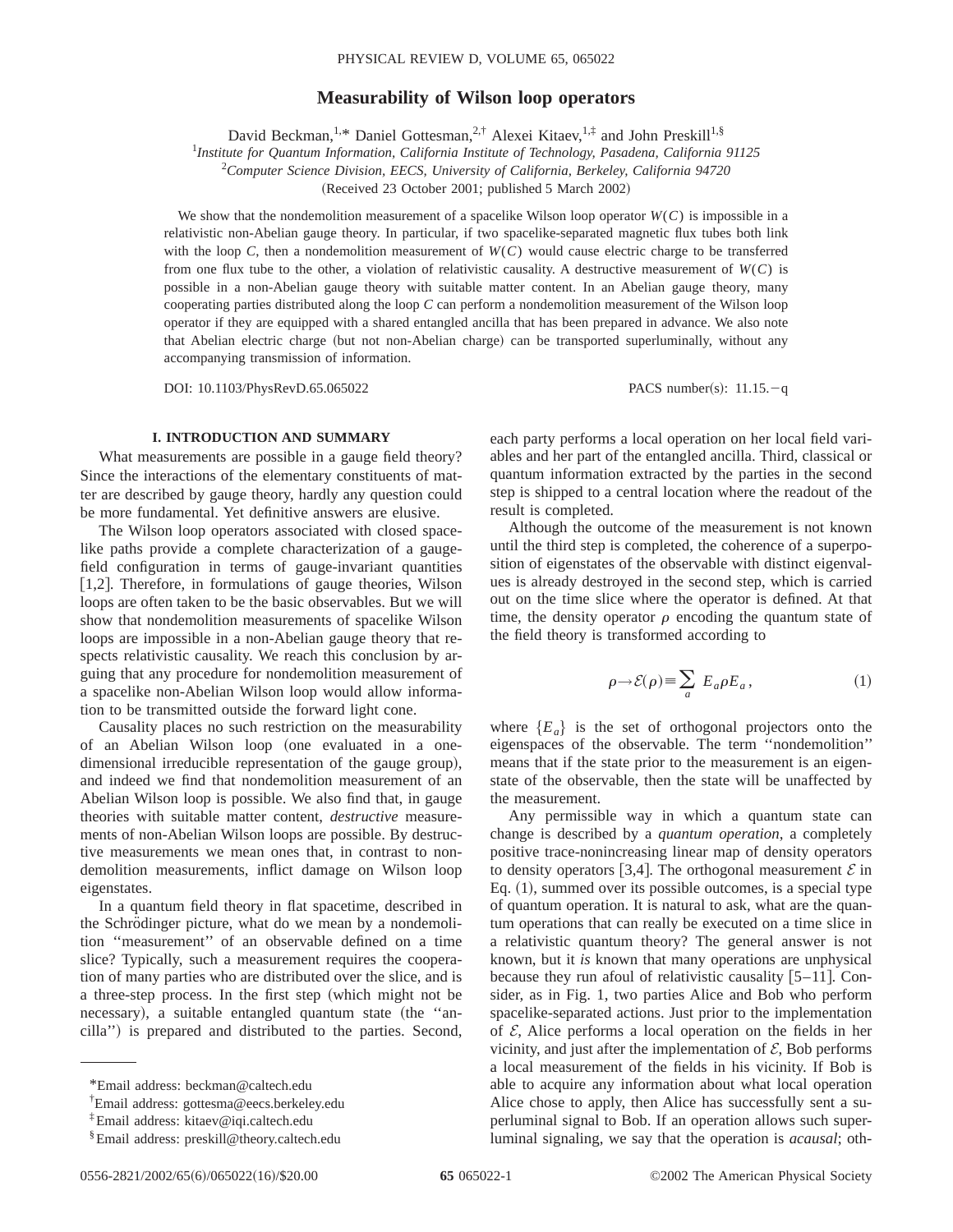

FIG. 1. Causality criterion for quantum operations. First Alice applies a local operator in her vicinity, then the quantum operation is executed, and finally Bob makes a local measurement that is spacelike separated from Alice's action. If Bob's measurement result allows him to acquire information about what local operator Alice applied, then the quantum operation is not *causal* and hence not physically implementable.

erwise, it is causal. Physically realizable operations must be causal. We will apply this causality criterion to non-Abelian gauge theories, and will argue that nondemolition measurement of a Wilson loop operator is an acausal operation.

In discussing the locality properties of a field theory, it is convenient to use the concept of a ''reduced'' density operator that encodes the observations that are accessible to an agent acting in a bounded spatial region. This density operator is obtained from a density operator for the full system by ''tracing out'' the degrees of freedom in the unobserved region. In a gauge theory, performing a partial trace involves potential subtleties arising from the Gauss law constraint satisfied by physical states. For conceptual clarity, we will sidestep these difficulties by founding our discussion on the concept of charge super-selection sectors [12]. Strictly speaking, our analysis applies to the ''free-charge'' phase of a weakly coupled gauge theory with non-Abelian gauge group *G*; the local symmetry is unbroken and *G* charges are unconfined. The same argument, though, shows that Wilson loop measurement would allow superluminal signaling in a confining gauge theory, where the separation between the communicating parties is small compared to the confinement distance scale.

The protocol by which Alice can exploit measurement of the spacelike Wilson loop operator  $W(C)$  to send a signal to Bob is illustrated in Fig. 2. First Alice and Bob, acting on the weakly-coupled ground state with gauge-invariant local probes, both create *magnetic flux tubes*. Bob's flux tube links with the loop *C*; Alice encodes one bit of classical information by placing her tube in one of two possible positions, either linking with *C* or not. In the framework of lattice gauge theory, we may imagine that Bob has control of a single lattice link  $l_B$  contained in the loop  $C$ , and he creates his "flux tube" by manipulating his link—exciting the lattice plaquettes that contain  $l_B$  to a particular nontrivial conjugacy class of *G*, as illustrated in Fig. 3. Similarly, Alice controls a single link  $l_A$  and she encodes a bit by either exciting her link or not. Of course, since Alice and Bob act locally and the theory respects a charge superselection rule, the flux



FIG. 2. Nondemolition measurement of the Wilson loop operator  $W(C)$  [more precisely decoherence in the basis of eigenstates of  $W(C)$  allows Alice to signal Bob. Alice and Bob, with gaugeinvariant probes, can prepare magnetic flux tubes that carry trivial electric charge. In  $(a)$ , Bob's tube links with the loop  $C$  but Alice's does not; when  $W(C)$  is measured, neither tube is affected. In (b), Alice moves her tube into position so that it too links with *C*; when  $W(C)$  is measured, then (with nonvanishing probability), Bob's tube and Alice's acquire nontrivial and opposite electric charges. By measuring the charge of his tube, Bob can tell how Alice positioned her loop and so receive a message from Alice.

tubes created by Alice and Bob have trivial electric charge.

If either Bob's tube or Alice's tube links with the loop *C*, but not both, then the configuration is an eigenstate of  $W(C)$ (or close to an eigenstate in the weakly-coupled case) and will be unaffected (or little affected) by the measurement of *W*(*C*). But if both tubes link with *C*, the configuration is not an eigenstate, and will be altered by the measurement. We will see that, with nonvanishing probability, the measurement will generate equal and opposite nonzero electric charges on Alice's tube and Bob's. Then, by measuring the charge on his tube, Bob can infer (with a success probability better than a random guess) whether Alice's tube linked with *C* or not, and so receive a superluminal signal.

In a non-Abelian gauge theory, a magnetic flux tube can carry a peculiar kind of electric charge that has no localized source, which has been called Cheshire charge  $[13,14]$ . (The property that the *charge* of an excitation in a non-Abelian gauge theory need not be the integral of a local density is analogous to the property that the *energy* of an object in general relativity need not be the integral of a local density.)



FIG. 3. A small ''magnetic flux tube'' in lattice gauge theory. By manipulating her link, Alice excites the plaquettes that contain the link, creating a magnetic flux tube. The links dual to these plaquettes form a closed loop on the dual lattice.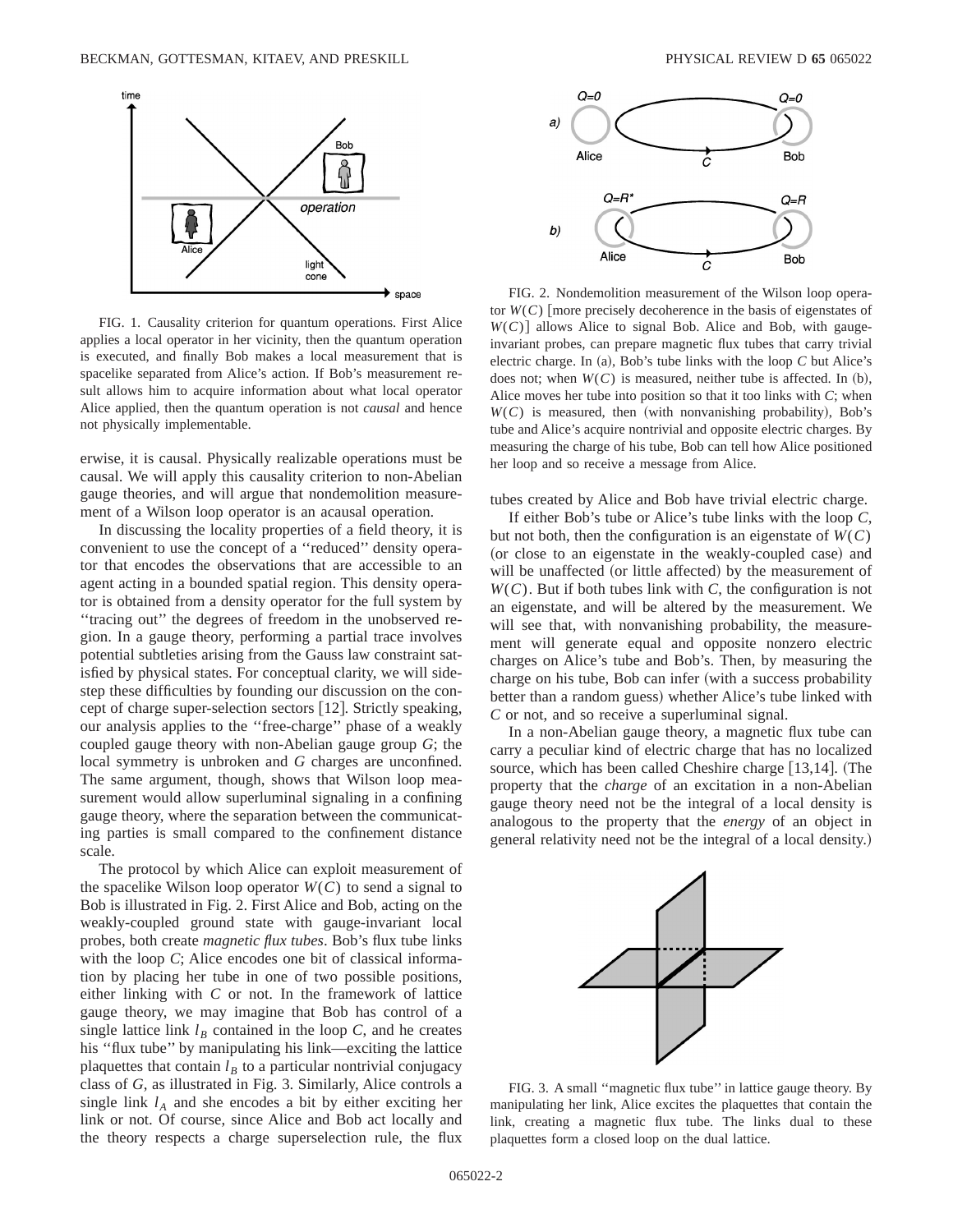Our protocol for superluminal signaling is based on the observation that Wilson loop measurement causes Cheshire charge to be transferred from Alice's flux tube to Bob's. Cheshire charge, while conceptually elusive, is physically genuine and readily detected in principle.

Our conclusion that Wilson loop measurement is an acausal operation does not hold in the case of an Abelian gauge theory. Indeed, we will show that a nondemolition measurement of  $W(C)$  is possible in an Abelian gauge theory that includes charged matter. In our analysis of this case, we adopt the convenient idealization that the parties who perform the measurement are equipped with gaugeinvariant ancilla variables that are not themselves described by the gauge theory. We will also see that a *destructive* measurement of a non-Abelian Wilson loop (a measurement that determines the value of the Wilson loop but in doing so damages Wilson loop eigenstates) is possible in a gauge theory that includes suitable charged matter. In particular, if the matter transforms faithfully under the gauge group, then the Wilson loop can be measured destructively in any representation of the gauge group.

The conclusion that nondemolition measurement of spacelike Wilson loops is impossible in a non-Abelian gauge theory seems surprising and somewhat troubling, as it leaves us without a fully satisfactory way to characterize the configurations of a quantized relativistic gauge theory in terms of measurable quantities. Related difficulties arise in quantum theories of gravity. That nondemolition measurement of a Wilson loop operator would allow superluminal signaling has been anticipated by Sorkin  $[8]$ .

We formulate the properties of magnetic flux tubes in Sec. II, and analyze a protocol for superluminal signaling enabled by Wilson loop measurement in Sec. III. In Sec. IV, we defend the legitimacy of the magnetic flux tubes that are used in our signaling protocol, through explicit constructions within the formalism of lattice gauge theory. In Sec. V, we explore the consequences of including charged matter fields in the gauge theory, and show that destructive measurement of a spacelike Wilson loop is possible. The Abelian case is discussed in Sec. VI, and we show that in an Abelian gauge theory with charged matter, nondemolition measurement of a Wilson loop is possible. The pure Abelian gauge theory (without matter) is considered in Sec. VII; in that case nondemolition measurement of homologically trivial Wilson loops is possible, but homologically nontrivial Wilson loops are unmeasurable and there is an associated superselection rule. We take up the related question of whether electric charges can travel faster than light in Sec. VIII, concluding that superluminal transport of Abelian charge, but not non-Abelian charge, is possible. Section IX contains some concluding comments.

# **II. WILSON LOOPS, MAGNETIC FLUX, AND ELECTRIC CHARGE**

In a theory with gauge group *G*, the effect of parallel transport of a charged object around a closed path *C* that begins and ends at the point  $x_0$  can be encoded in a group element  $a(C, x_0) \in G$  given by

$$
a(C, x_0) = P \exp\bigg(i \int_{C, x_0} A\bigg). \tag{2}
$$

Here *A* is the gauge potential and *P* denotes path ordering; the state  $|q\rangle$  of a charged object carried along *C* is modified according to

$$
|q\rangle \rightarrow D^{(R)}(a(C,x_0))|q\rangle, \tag{3}
$$

if  $|q\rangle$  transforms as the unitary irreducible representation  $D^{(R)}$  of *G*. The element  $a(C, x_0) \in G$  depends on a "gauge" choice" at the point  $x_0$ ; that is, on how a basis is chosen in the representation  $D^{(R)}$ . A basis-independent characterization of the gauge holonomy is obtained if we evaluate the trace in the representation  $D^{(R)}$ , obtaining the Wilson loop operator associated with *C* given by

$$
W^{(R)}(C) = \chi^{(R)}(a(C, x_0)),
$$
\n(4)

where  $\chi^{(R)}$  denotes the character of the representation  $D^{(R)}$ . The Wilson loop operator does not depend on how the point  $x_0$  on the loop *C* is chosen. In much of what follows, we will assume for notational simplicity that the unbroken gauge group *G* is finite; however, our arguments can be easily extended to the case of compact Lie groups.

By acting with a gauge-invariant source on the weaklycoupled ground state of the gauge theory, Alice (or Bob) can create a ''color magnetic flux tube'' or ''cosmic string'' that carries trivial ''color electric'' charge. This tube is an eigenstate of the Wilson loop operator  $W^{(R')}(C_A)$ , where  $C_A$  is a loop that links once with the tube, for any irreducible representation  $(R)$  of the gauge group G; hence the tube can be labeled by a conjugacy class  $\alpha$  of *G*.

When we say that the tube has trivial gauge charge, we mean that it transforms as the trivial representation of *G* under global gauge transformations. To understand this property it is helpful to specify a basepoint  $x_{0,A}$  on the loop  $C_A$ and to fix the gauge at this point. Then the effect of parallel transport around the loop  $C_A$ , beginning and ending at  $x_{0A}$ , can be encoded (in this particular gauge) in a group element  $a(C_A, x_{0A}) \equiv a$ . If the tube is associated with a particular group element *a*, we call its quantum state a ''flux eigenstate," denoted  $|a\rangle$ . But under a gauge transformation *g*  $\in$  *G* at  $x_{0,A}$ , this flux eigenstate is transformed as

$$
a \rightarrow g a g^{-1}.
$$
 (5)

Thus a flux eigenstate is not a gauge singlet in general, if *G* is non-Abelian. A gauge-singlet quantum state of the flux tube is a coherent superposition of the flux eigenstates belonging to conjugacy class  $\alpha$ ,

$$
|\alpha,0\rangle = \frac{1}{\sqrt{|\alpha|}} \left(\sum_{a \in \alpha} |a\rangle\right),\tag{6}
$$

where  $|\alpha|$  denotes the number of members of the class.

Other possible states of the flux tube can carry nontrivial electric charge. For example, the state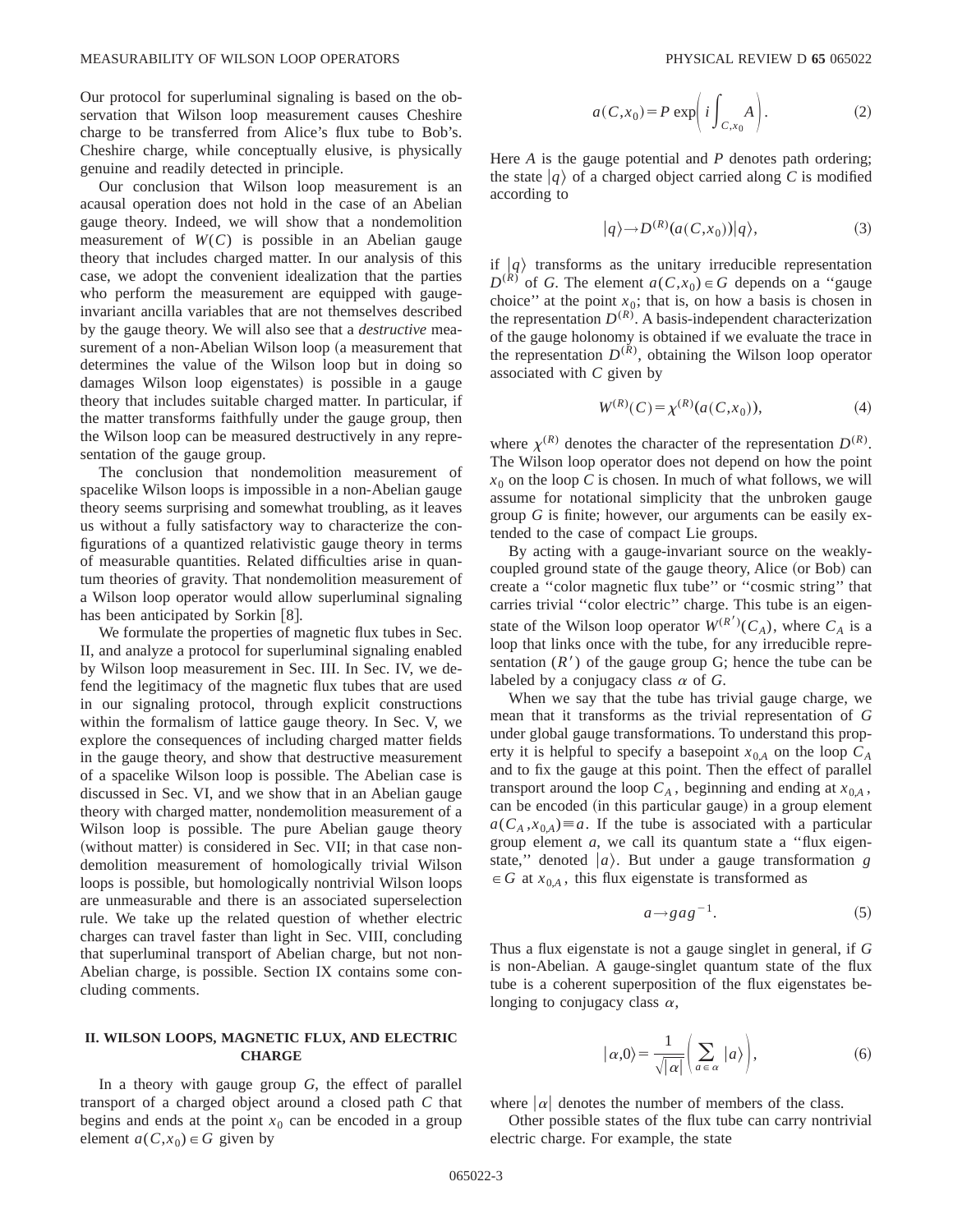

FIG. 4. Loops linked with flux tubes. The flux tube configuration created locally by Alice and by Bob is an eigenstate of the Wilson loop operators associated with the paths  $C_A$  and  $C_B$ , shown in  $(a)$ , but not an eigenstate of the Wilson loop operator  $C$  that links with both tubes, shown in (b).

$$
|\alpha, R\rangle = N_{\alpha, R} \bigg( \sum_{g \in G} \chi^{(R)}(g)^* |gag^{-1}\rangle \bigg) \tag{7}
$$

(where  $N_{\alpha,R}$  is a normalization factor and  $a \in \alpha$ ) transforms as the nontrivial irreducible representation  $(R)$  under global gauge transformations. To verify this, first construct the operator

$$
E^{(R)} = \frac{n_R}{|G|} \sum_{g \in G} \chi^{(R)}(g) U(g), \tag{8}
$$

where  $|G|$  denotes the order of the group,  $n_R$  is the dimension of the irreducible representation  $(R)$ , and  $U(g)$  is the global gauge transformation that conjugates the flux by *g*,

$$
U(g):|a\rangle \rightarrow |gag^{-1}\rangle. \tag{9}
$$

Using the group orthogonality relations

$$
\frac{n_R}{|G|} \sum_{g \in G} \chi^{(R)}(g)^* \chi^{(R')}(gh) = \delta^{RR'} \chi^{(R)}(h), \qquad (10)
$$

we find that  $E^{(R)}$  is the orthogonal projection onto the space transforming as (*R*), which satisfies

$$
E^{(R)}E^{(R')} = \delta^{RR'}E^{(R)}.
$$
\n
$$
(11)
$$

Applying the orthogonality relations once more, we see that

$$
E^{(R)}|\alpha,\mathbb{R}\rangle = |\alpha,\mathbb{R}\rangle; \tag{12}
$$

thus  $\ket{\alpha, R}$  transforms as  $(R)$ . The "Cheshire charge" carried by the flux tube in this state can be detected through, for example, the Aharonov-Bohm interactions of the tube with other, distant, flux tubes  $\lceil 13,14 \rceil$ .

Suppose that Alice and Bob, acting locally, each create flux tubes with zero electric charge, where the flux of Alice's tube belongs to conjugacy class  $\alpha$  and the flux of Bob's belongs to conjugacy class  $\beta$ . (The process of preparing the flux tubes will be discussed in more detail in Sec. IV.) To describe the quantum state of this configuration, we may choose loops  $C_A$  and  $C_B$  that link with the tubes, and fix the gauge at basepoints  $x_{0,A}$  and  $x_{0,B}$  as illustrated in Fig. 4(a). Up to a normalization factor, the quantum state of the two tubes can be expressed as

$$
\left(\sum_{h\in G} |hah^{-1}\rangle_A\right) \otimes \left(\sum_{g\in G} |gbg^{-1}\rangle_B\right),\tag{13}
$$

where  $a \in \alpha$  and  $b \in \beta$ . This configuration is a direct product of the state of Alice's tube with the state of Bob's tube, a simultaneous eigenstate of the commuting Wilson loop operators  $W(C_A)$  and  $W(C_B)$ .

But because multiplication of conjugacy classes is illdefined, this state is not an eigenstate of  $W(C)$ , where *C* is the loop shown in Fig.  $4(b)$  that links with both tubes. Rather, if Alice's tube is an eigenstate of  $W(C_A)$  and Bob's tube is an eigenstate of  $W(C_B)$ , then an eigenstate of  $W(C)$ is not a product state but an entangled state of the form (up to normalization)

$$
\sum_{g \in G} |gag^{-1}\rangle_A \otimes |gbg^{-1}\rangle_B. \tag{14}
$$

This state has zero total charge, as it is invariant under a global gauge transformation applied to both tubes. But it is not invariant under a gauge transformation that acts on just one of the tubes; it can be expanded in a basis in which Alice's tube and Bob's have definite and opposite charges. Using the group orthogonality relations in the form

$$
\sum_{R} \frac{n_R}{|G|} \chi^{(R)}(g) = \delta_{g,e} \tag{15}
$$

(where  $e$  is the identity element), we may rewrite the state as a sum over irreducible representations

$$
\sum_{R} \frac{n_R}{|G|} \left( \sum_{h,g \in G} \chi^{(R)}(gh^{-1})^* |hah^{-1}\rangle_A \otimes |gbg^{-1}\rangle_B \right). \tag{16}
$$

The expression in parentheses transforms as  $(R)$  under gauge transformations acting on Bob's tube and as the conjugate representation  $(R^*)$  under gauge transformations acting on Alice's tube, as we can verify by applying  $I \otimes E^{(R)}$  and  $E^{(R^*)}\otimes I$ .

Thus, when two flux tubes are prepared in a quantum state that is an eigenstate of the Wilson loop operator  $W(C)$ , where *C* links with both flux tubes, then the flux tubes carry correlated nontrivial electric charges. This property is the basis of our claim that Wilson loop measurement is acausal, as we elaborate in the next section.

# **III. NONDEMOLITION MEASUREMENT OF NON-ABELIAN WILSON LOOPS IS ACAUSAL**

For a *static* gauge field configuration, it is possible in principle to measure  $W^{(R)}(C)$  [and hence the conjugacy class of the group element  $a(C, x_0)$  by performing interference experiments with projectiles that transform as  $D^{(R)}$  [15]. But what if the loop *C* lies in a time slice and the gauge field is *dynamical*? In a relativistic field theory, no projectile can follow a spacelike world line, so that a direct measurement of the effect of parallel transport along *C* is not feasible.

However, it seems conceivable that a less direct measure-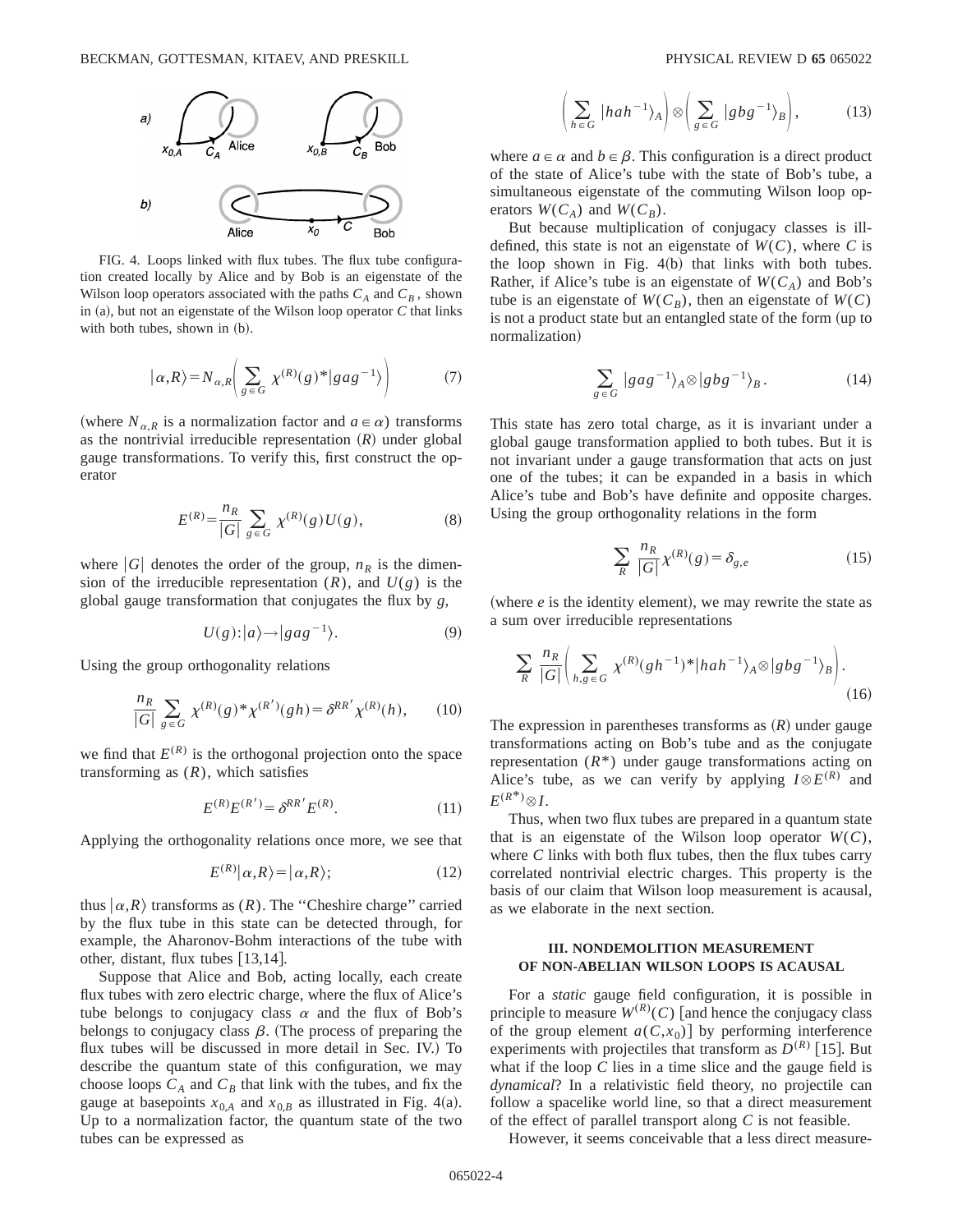ment strategy might succeed. When we speak of a ''measurement'' of an operator whose support is on a spacelike slice, we need not require that the result be instantaneously known by anyone. We might imagine instead that, in order to measure  $W^{(R)}(C)$  at time  $t=0$ , many parties distributed along the loop *C* perform local operations at  $t=0$ . Later, the data collected by the parties can be assembled and processed at a central laboratory, where the outcome of the measurement of  $W^{(R)}(C)$  can be determined. In such a protocol, we should allow the parties to share any entangled quantum state that they might have prepared prior to  $t=0$ , and we should allow them to ship quantum information (rather than just classical data) to the central laboratory after they have performed their local operations. Of course, the quantum or classical variables that are sent to the central laboratory for analysis are not the variables of the underlying field theory; they are ancilla variables that are assumed to be available to assist with the measurement.

Just prior to the measurement at time  $t=0$ , the quantum state of the gauge theory is  $\rho$ , a density operator that acts on the physical gauge-invariant subspace. Even though the measurement result may not be known until later, the operations performed at  $t=0$  modify the state  $\rho$  immediately. If the local operations performed at  $t=0$  are to achieve a measurement of  $W^{(R)}(C)$ , then the coherence of a superposition of eigenstates of  $\rho$  with different eigenvalues must be destroyed. At  $t=0$ , then, the quantum state is modified according to

$$
\rho \to \mathcal{E}_{W(C)}(\rho) \equiv \sum_{w} E_{w} \rho E_{w}, \qquad (17)
$$

where  $E_w$  is the orthogonal projector onto the subspace of states with

$$
W^{(R)}(C) = w.\t\t(18)
$$

This operation describes a projective measurement of  $W^{(R)}(C)$  with an unknown outcome.

The operation  $\mathcal{E}_{W(C)}$  is actually weaker than a measurement of  $W^{(R)}(C)$ ; conceivably decoherence in the basis of eigenstates of an observable can be accomplished even if the measurement outcome is *never* recorded. But if any record of the value of  $W^{(R)}(C)$  is written at  $t=0$  (even one that cannot be read until later), then decoherence as described by Eq.  $(17)$  must occur.

We will show that  $\mathcal{E}_{W(C)}$  can be used to send superluminal signals, and so establish that  $\mathcal{E}_{W(C)}$  cannot be implemented in a gauge theory that respects relativistic causality.

To devise a superluminal signaling protocol, Alice and Bob use local gauge-invariant probes to prepare uncharged flux tubes belonging to classes  $\alpha$  and  $\beta$  respectively, as described in Sec. II. Bob moves his flux tube, which will receive the message, into position so that it links once with the loop *C*; Alice encodes one bit of information by choosing to place her flux tube in one of two possible positions, either linking with *C* or not. If Alice chooses to place her tube where it does not link with *C*, then the configuration is an eigenstate of  $W^{(R)}(C)$  and will be unaffected when the Wilson loop is measured. But if Alice moves her flux tube into position to link with *C*, then the configuration is no longer an eigenstate of  $W^{(R)}(C)$ , and it *is* affected by the operation  $\mathcal{E}_{W(C)}$ . In fact, after the operation, though the total charge of the system remains zero, there is a nonzero probability that Alice's tube and Bob's tube carry equal and opposite nonzero charges. This charge can be detected by Bob. For example, he can determine whether his tube has vacuum quantum numbers by allowing it to shrink and observing whether it will annihilate and disappear—if the tube is charged, a stable charged particle will be left behind.

Thus, if there were a way to implement the operation  $\mathcal{E}_{W(C)}$  at  $t=0$ , then by observing whether his flux tube is charged after  $t=0$ , Bob would be able to infer (with a probability of success better than a random guess) whether Alice moved her tube into position or not. Therefore Alice can transmit classical information to Bob over a noisy channel with nonzero capacity; she is able to send a superluminal signal to Bob. By the same method, Bob can send a signal to Alice.

To understand this charge transfer process in more detail, let us consider a specific example. Suppose that *G* is the *quaternionic group* of order eight, whose two-dimensional faithful unitary irreducible representation is

$$
\{\pm I, \pm i\sigma_1, \pm i\sigma_2, \pm i\sigma_3\},\tag{19}
$$

where  $\sigma_1, \sigma_2, \sigma_3$  are the Pauli matrices. Suppose that Alice and Bob both have tubes carrying flux in the class  $\alpha = \beta$  $=\{\pm i\sigma_1\}$ . For tubes in this class, the quantum state with trivial charge is

$$
|+\rangle = \frac{1}{\sqrt{2}}(|i\sigma_1\rangle + | -i\sigma_1\rangle),
$$
 (20)

and there is also a state of nontrivial charge

$$
|-\rangle = \frac{1}{\sqrt{2}}(|i\sigma_1\rangle - | -i\sigma_1\rangle). \tag{21}
$$

The state  $\vert - \rangle$  transforms as the nontrivial one-dimensional representation of *G* in which  $\pm I$ ,  $\pm i\sigma_1$  are represented by 1 and  $\pm i\sigma_2$ ,  $\pm i\sigma_3$  are represented by -1.

If Alice and Bob each have a charge-zero flux tube, the quantum state of their two tubes is a product state

$$
|\psi\rangle_{\text{init}} = |+\rangle_A \otimes |+\rangle_B. \tag{22}
$$

But if the loop *C* links once with each tube, then the value of  $W^{(R)}(C)$  in the two-dimensional irreducible representation  $(R)$  can be either 2 or -2. If the initial state  $|\psi\rangle$ <sub>init</sub> is projected onto the state with  $W^{(R)}(C) = 2$ , Alice's tube becomes entangled with Bob's; the resulting state is

$$
|\psi\rangle_{\text{fin},2} = \frac{1}{\sqrt{2}} (|i\sigma_1\rangle_A \otimes | -i\sigma_1\rangle_B + | -i\sigma_1\rangle_A \otimes |i\sigma_1\rangle_B).
$$
\n(23)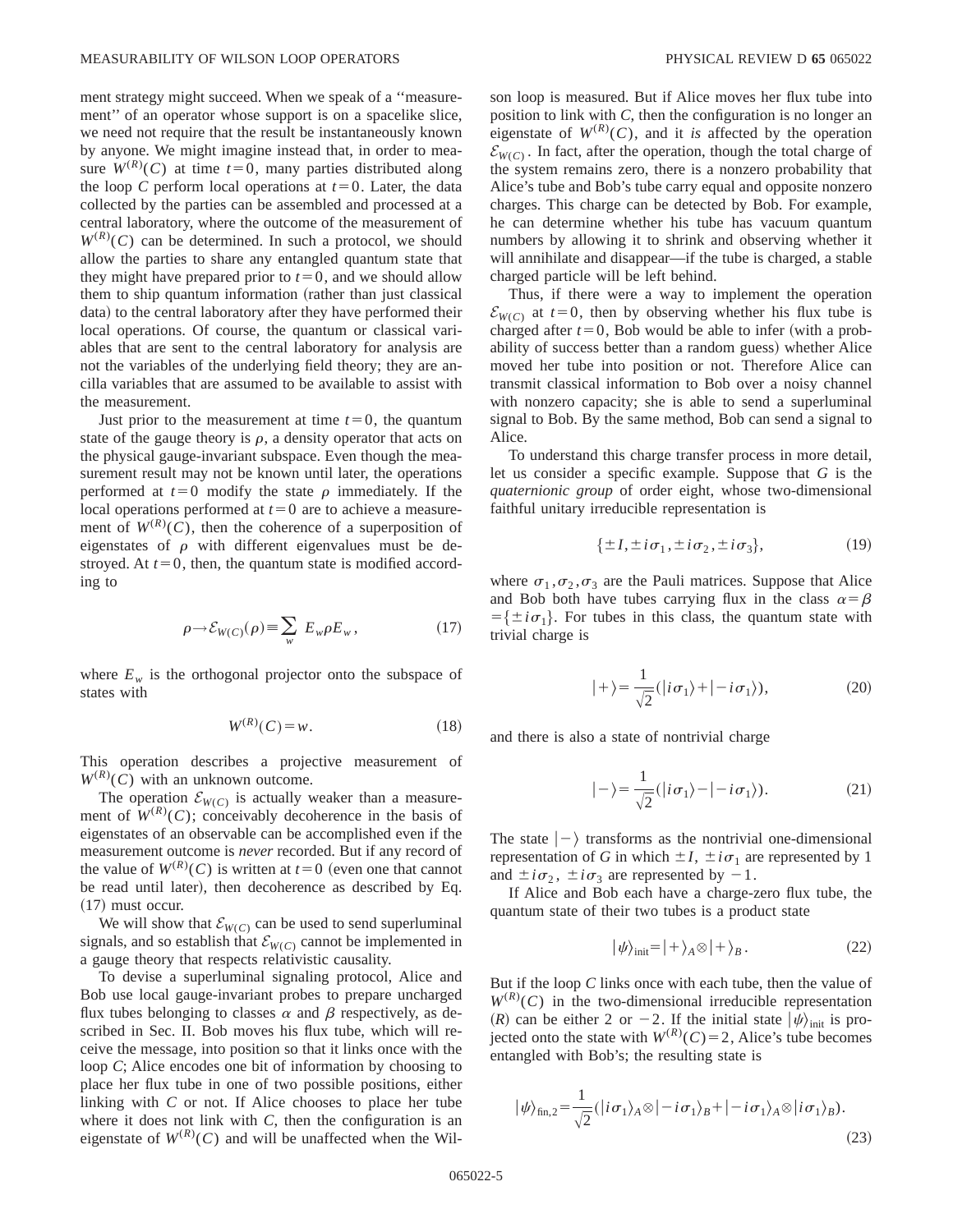Bob's final density operator, obtained by tracing over the state of Alice's tube, is

$$
\rho_{B,\text{fin},2} = \frac{1}{2} (|i\sigma_1\rangle\langle i\sigma_1| + |-i\sigma_1\rangle\langle -i\sigma_1|), \qquad (24)
$$

an *incoherent mixture* of the two flux eigenstates. Similarly, if  $|\psi\rangle$ <sub>init</sub> is projected onto the state with  $W^{(R)}(C) = -2$ , the resulting state is

$$
|\psi\rangle_{\text{fin},-2} = \frac{1}{\sqrt{2}} (|i\sigma_1\rangle_A \otimes |i\sigma_1\rangle_B + |-i\sigma_1\rangle_A \otimes |-i\sigma_1\rangle_B),
$$
\n(25)

and again Bob's final density operator is

$$
\rho_{B,\text{fin},-2} = \rho_{B,\text{fin},2} \,. \tag{26}
$$

Each of the two flux eigenstates is an equally weighted coherent superposition of the charge eigenstates  $|+\rangle_B$  and  $|-\rangle_B$ . Thus if Bob were to measure the charge of his tube after the operation  $\mathcal{E}_{W(C)}$  acts at  $t=0$ , he would find the charge to be  $(-)$  with probability 1/2 if Alice's tube linked with the loop *C*, while he would never find the charge to be  $(-)$  if Alice's tube did not link with *C*. Alice has sent a superluminal signal to Bob.

We can easily generalize this construction to an arbitrary finite gauge group *G*. If Alice's tube initially carries flux in the conjugacy class  $\alpha$  and has trivial charge, while Bob's carries flux in the class  $\beta$  and has trivial charge, then the initial state of their tubes is a product state

$$
|\psi\rangle_{\text{init}} = \frac{1}{\sqrt{|\alpha| \cdot |\beta|}} \sum_{a \in \alpha} \sum_{b \in \beta} |a\rangle_A \otimes |b\rangle_B. \tag{27}
$$

This state can be expanded in terms of eigenstates of

$$
W^{(R)}(C) = \chi^{(R)}(ab). \tag{28}
$$

Suppose that for fixed  $a \in \alpha$  there are  $n_i$  distinct elements  $b_{i,\mu}^{(\overline{a})} \in \beta$ ,  $\mu = 1,2,\ldots,n_i$ , such that  $\chi^{(\overline{R})}(ab) = w_i$ . (This number  $n_i$  is independent of how the class representative  $a$  is chosen.) Then the component of  $|\psi\rangle_{\text{init}}$  with  $W^{(R)}(C) = w_i$  is the (unnormalized) entangled state

$$
|\psi\rangle_{w_i} = \frac{1}{\sqrt{|\alpha| \cdot |\beta|}} \sum_{a \in \alpha} |a\rangle_A \otimes \sum_{\mu=1}^{n_i} |b_{i,\mu}^{(a)}\rangle_B. \tag{29}
$$

This state is invariant under a global gauge transformation acting as

$$
a \rightarrow g a g^{-1}, \quad b \rightarrow g b g^{-1}, \tag{30}
$$

so that its total charge is trivial. We see that if  $W^{(R)}(C)$  is measured, the outcome  $w_i$  occurs with probability

$$
\text{Prob}(w_i) = \frac{w_i}{\psi} \langle \psi | \psi \rangle_{w_i} = n_i / |\beta|; \tag{31}
$$

it is obvious from the definition of  $n_i$  that these probabilities sum to unity. Furthermore, if the state  $|\psi\rangle_{w_i}$  is prepared by the measurement of the Wilson loop, and Bob subsequently measures the charge of his tube, he will find the charge to be trivial with probability

$$
Prob(0|w_i) = \frac{w_i \langle \psi | (I_A \otimes |\beta, 0 \rangle \langle \beta, 0|) | \psi \rangle_{w_i}}{w_i \langle \psi | \psi \rangle_{w_i}}
$$

$$
= n_i / |\beta| = Prob(w_i).
$$
(32)

(Here  $|\beta,0\rangle$  denotes the charge-0 state of a string whose flux is in conjugacy class  $\beta$ .) Therefore, if Alice's and Bob's tubes both link once with the loop *C* when the operation  $\mathcal{E}_{W(C)}$  is applied, then afterwards Bob will find his tube carries trivial charge with probability

$$
\text{Prob}(0) = \sum_{i} \text{Prob}(0|w_i) \cdot \text{Prob}(w_i)
$$

$$
= \sum_{i} (\text{Prob}(w_i))^2 = \sum_{i} (n_i/|\beta|)^2. \tag{33}
$$

We see that, unless the initial configuration is an eigenstate of  $W^{(R)}(C)$ , we have Prob $(0)$  < 1. We conclude that Bob's tube is charged with nonzero probability if Alice's tube linked with *C*, and it is guaranteed to be uncharged if Alice's tube did not link with *C*. Alice can send a superluminal signal to Bob. (Of course, since Alice's tube has an electric charge equal and opposite to that of Bob's tube, Bob can also send a superluminal signal to Alice, with the same probability of success.)

The argument also applies to compact Lie groups. For example if the gauge group is

$$
G = SU(2) = \{g(\hat{n}, \theta) = \exp[-i(\theta/2)\hat{n} \cdot \vec{\sigma}],
$$
  

$$
\hat{n} \in S^2, \quad \theta \in [0, 2\pi]\},
$$
 (34)

then conjugacy classes are labeled by  $\theta$ . If a flux tube has trivial charge, its quantum state can be expressed as

$$
|0,f\rangle = \int d\theta f(\theta) \int d\hat{n} |g(\hat{n},\theta)\rangle, \qquad (35)
$$

where *f* is any square integrable class function. If the loop *C* links with Alice's tube and Bob's, then the product state

$$
|\psi\rangle_{\text{init}} = |0, f_1\rangle_A \otimes |0, f_2\rangle_B \tag{36}
$$

is in general not an eigenstate of the operator  $W^{(R)}(C)$ ; hence measurement of  $W^{(R)}(C)$  would induce a detectable transfer of charge from Alice's tube to Bob's.

The argument also applies in any spatial dimension *d*  $\geq 2$ . In  $d=2$  dimensions, the flux tubes may be replaced by pairs of pointlike vortices; in  $d > 3$  dimensions, the tubes become membranes of codimension 2.

In our discussion, we have ignored the effects of magnetic and electric quantum fluctuations—in particular we have not considered whether gauge charges might be confined or screened by the Higgs mechanism. We have implicitly assumed that the *G* gauge symmetry is unbroken, and (if *G*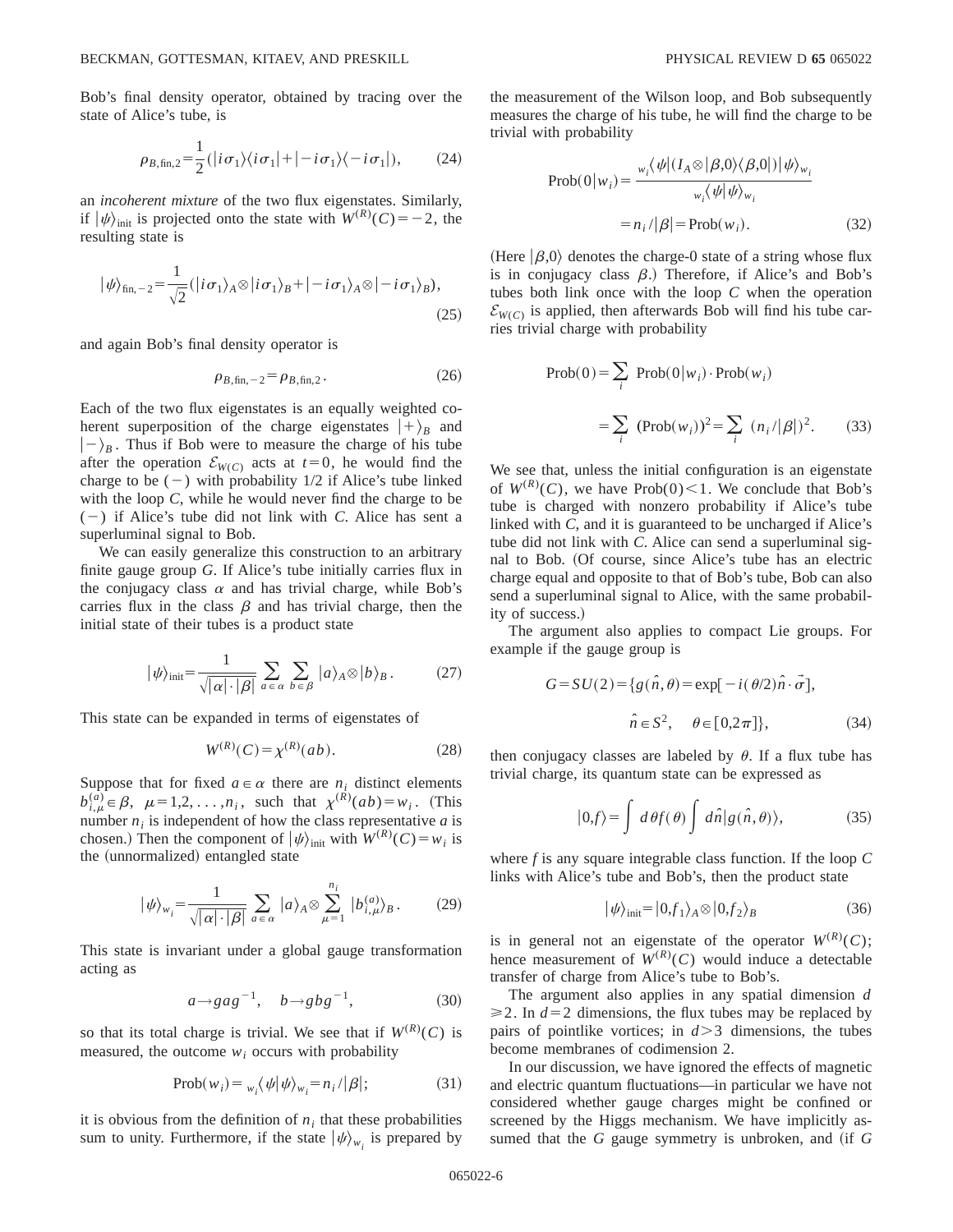electric charges are confined) that the separation between Alice and Bob is small compared to the characteristic distance scale of electric confinement.

We should note that in the case of a continuous gauge group, an ultraviolet regulator is implicitly invoked to define the Wilson loop. The Wilson loop detects the magnetic flux that links with *C*. If we think of *C* as a wire of infinitesimal thickness, then  $W(C)$  will be dominated by very-shortwavelength fluctuations of the gauge field near the wire. To suppress these fluctuations, we allow the wire to have a nonzero thickness *a*, removing the contributions of fluctuations with wavelength below  $a$ . In  $3+1$  spacetime dimensions, the fluctuations near the wire are unimportant provided that

$$
e^2 \log(L/a) \ll 1,\tag{37}
$$

where  $e^2$  is the gauge coupling constant (renormalized at distance scale *a*) and *L* is the characteristic size of the loop *C*.

### **IV. FLUX TUBES ON THE LATTICE**

Our argument that Wilson loop measurement would allow Alice to send a superluminal signal to Bob had two crucial elements: that Alice and Bob are capable of creating uncharged magnetic flux tubes, and that Bob can detect the charge on his tube. Let us examine more deeply whether the preparation of the flux tube is really possible in principle.

In considering whether flux tubes are legitimate objects, it is helpful to think about a scenario in which an underlying continuous gauge symmetry is spontaneously broken to a finite non-Abelian subgroup. To be specific, a generic vacuum expectation value of a Higgs field in the fivedimensional irreducible representation of *SU*(2) breaks the gauge symmetry to the quaternionic group considered in Sec. III. In this Higgs phase, there are locally stable cosmic strings that carry nontrivial magnetic flux; these serve as the flux tubes needed for the signaling protocol. Alice and Bob both require closed loops of string that have vacuum quantum numbers; in principle, these could be created in, for example, a hard collision between particles.

Wilson loop measurement can change the transformation properties of a string loop under global gauge transformations—it transfers charge to the loop. This charge, like any charge in a discrete gauge theory, can be detected through the Aharonov-Bohm interactions of the string loop with other string loops  $[13,14]$ .

In a confining gauge theory like quantum chromodynamics, a flux tube is not locally stable, but it is still possible to engineer one, at least if it is small compared to the confinement distance scale. To be as concrete as possible, we will describe how a flux tube can be created in a gauge theory defined on a spatial lattice (but with continuous time). In this framework, Bob (or Alice) can prepare a flux tube with zero charge by acting on a single link variable with a gaugeinvariant local operator, as indicated in Fig. 3.

In our description of the construction of this operator, we will again find it convenient to suppose that the gauge group *G* is a finite group of order  $|G|$ , though there are no serious obstacles to generalizing the discussion to the case of Lie groups. Residing on the lattice links are variables that take values in the *G* group algebra, a Hilbert space of dimension  $|G|$  for which an orthonormal basis can be chosen as  $\{ |g\rangle, g \in G \}$ . A local gauge transformation associates a group element with each lattice site. Each link has an orientation, and if a link connecting sites *x* and *y* is oriented so that it points from *y* to *x*, then gauge transformations  $U_x(h)$  and  $U_y(k)$  at site *x* and *y* act on the link variable according to

$$
U_x(h): |g\rangle_{xy} \to |hg\rangle_{xy},
$$
  
\n
$$
U_y(k): |g\rangle_{xy} \to |gk^{-1}\rangle_{xy}.
$$
\n(38)

*Physical states* are invariant under all local gauge transformations. Physical observables preserve the space of physical states, and hence must commute with the local gauge transformations.

Now consider an operator  $H_l(a)$  that acts on a particular link *l* as

$$
H_l(a) : |g\rangle_l \to |ag\rangle_l. \tag{39}
$$

Note that  $H_l(a)$  is not a gauge transformation, since it acts only on a single link, rather than all of the links that meet at a site. This operator does not commute with local gauge transformations; rather if *l* is oriented so that it points toward the site *x*, we have

$$
U_x(h)H_l(a)U_x(h)^{-1}:|g\rangle_l \to |hah^{-1} \cdot g\rangle_l, \qquad (40)
$$

or

$$
U_x(h)H_l(a)U_x(h)^{-1} = H_l(hah^{-1}).
$$
 (41)

But if we define an operator by summing  $H<sub>l</sub>(a)$  over a conjugacy class of *G*,

$$
H_l(\alpha) = \frac{1}{|\alpha|} \left( \sum_{a \in \alpha} H_l(a) \right),\tag{42}
$$

then  $H_1(\alpha)$  *does* commute with  $U_r(h)$  and is therefore a gauge-invariant operator. This is the operator that Alice applies to her link to create a local flux tube excitation  $[16,17]$ . Of course, by acting on several adjacent links, Alice can create a larger flux tube if she wishes.

If Alice applies this operator to her link and Bob applies it to his link, then the state they prepare (acting on the weakcoupling vacuum) is not an eigenstate of the Wilson loop operator  $W(C)$ , where *C* contains both links. There *is* an eigenstate of  $W(C)$  in which Alice's link is excited to conjugacy class  $\alpha$  and Bob's to class  $\beta$ , and of course this state can be created by a gauge-invariant operator acting on the perturbative vacuum. But the operator cannot be local, since it creates charges on Alice's link and Bob's. It is instructive to construct the nonlocal gauge-invariant operator that creates this state.

For this purpose, it is convenient to choose a basepoint lattice site  $x_0$ , and to choose oriented lattice paths  $P_A$  and  $P_B$ that connect Alice's link *A* and Bob's link *B* to the basepoint,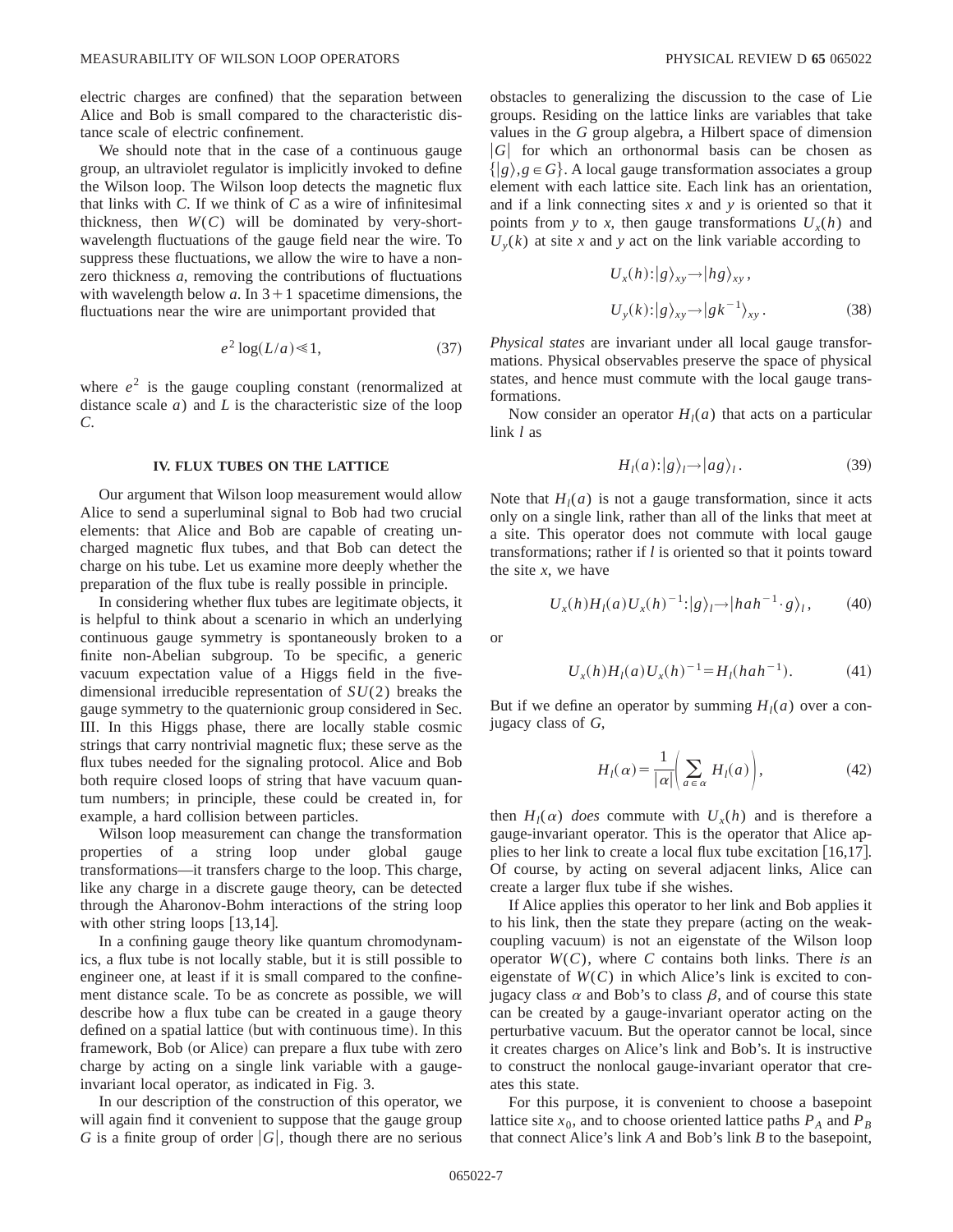

FIG. 5. A nonlocal operator that creates correlated excitations at distantly separated links of a lattice gauge theory. An arbitrary basepoint  $x_0$  is chosen, together with arbitrary paths  $P_A$  and  $P_B$  that connect Alice's link and Bob's link to the basepoint. By acting on the links, the operator excites the lattice plaquettes (shaded) that contain the links. The nonlocality is necessary because Alice's excitation and Bob's excitation carry nontrivial and opposite electric charges.

as shown in Fig. 5. Let  $g<sub>P</sub>$  denote the path-ordered product of link variables associated with the path *P*,

$$
g_P = \prod_{l \in P} g_l, \tag{43}
$$

with later links along the path appearing further to the left. Then we may define a generalization of the operator  $H_1$  that depends on the path and the basepoint. Acting on Alice's link *lA* we have

$$
H_{l_A}(a, P_A, x_0): |g\rangle_{l_A} \to |g \cdot g_{P_A} a g_{P_A}^{-1}\rangle_{l_A},\tag{44}
$$

and acting on Bob's link  $l_B$  we have

$$
H_{l_B}(b, P_B, x_0): |g\rangle_{l_B} \to |g_{P_B}^{-1}bg_{P_B} \cdot g\rangle_{l_B}.\tag{45}
$$

Hence  $H_{l_B}(b, P_B, x_0)$ , like  $H_{l_B}(b)$ , excites the plaquettes that contain Bob's link. But while  $H_{l_B}(b)$  left-multiplies the link variable by *b*,  $H_{l_B}(b, P_B, x_0)$  left-multiplies by the conjugate group element  $g_{P_B}^{-1}$  *b*g<sub>P<sub>B</sub></sub>. In a fixed gauge, the operator  $H_{l_B}(b, P_B, x_0)$  creates an excitation such that the effect of gauge parallel transport about a closed path that begins and ends at  $x_0$  and passes through link  $l_B$  is encoded in the group element *b*.  $H_{l_A}(a, P_A, x_0)$  is defined similarly, but acts by right multiplication because of the way we have chosen the orientation of the link  $l_A$ .

The operator  $H_{l_A}(a, P_A, x_0)$  commutes with local gauge transformations acting in the vicinity of Alice's link  $l_A$ , and  $H_{l_B}(b, P_B, x_0)$  commutes with gauge transformations acting in the vicinity of Bob's link  $l_B$ . But they do not commute with gauge transformations acting at the basepoint  $x_0$ ; rather we have

$$
U_{x_0}(g)H_{l_A}(a, P_A, x_0)U_{x_0}(g)^{-1} = H_{l_A}(gag^{-1}, P_A, x_0),
$$
  

$$
U_{x_0}(g)H_{l_B}(b, P_B, x_0)U_{x_0}(g)^{-1} = H_{l_B}(gbg^{-1}, P_B, x_0).
$$
  
(46)

Again, we can obtain a gauge-invariant operator by summing *a* or *b* over a conjugacy class, e.g.,

$$
H_{l_{B}}(\beta, P_{B}, x_{0}) = \frac{1}{|\beta|} \left( \sum_{b \in \beta} H_{l_{B}}(b, P_{B}, x_{0}) \right).
$$
 (47)

In fact, it is clear from the definitions that  $H_{l_B}(\beta, P_B, x_0)$  $=$   $H_{l_B}(\beta)$ ; it is really a local operator in disguise.

But we can also construct a gauge-invariant operator that acts simultaneously on Alice's link and Bob's, and that really is nonlocal  $[16,17]$ :

$$
\frac{1}{|G|} \left( \sum_{g \in G} H_{l_A}(gag^{-1}, P_A, x_0) \cdot H_{l_B}(gbg^{-1}, P_B, x_0) \right). \tag{48}
$$

This operator, acting on the weak-coupling vacuum, creates a state in which Alice's link and Bob's are correlated, as in Eq.  $(14)$ . This gauge-invariant operator does not depend on how the basepoint  $x_0$  is chosen; we are free to slide the basepoint along the path connecting Alice's link and Bob's however we please.

The communication protocol explained in Sec. III can be described this way: Alice and Bob apply the local operators  $H_{l_A}(\alpha)$  and  $H_{l_B}(\beta)$  to create link excitations that are uncorrelated with one another. Then the Wilson loop measurement operation  $\mathcal{E}_{W(C)}$  is applied, where the loop *C* contains the links  $l_A$  and  $l_B$ . This operation establishes a correlation between the links. It transforms a state that can be created by local operators to a state that can be created only by a nonlocal operator like that in Eq.  $(48)$ . Such a transformation cannot occur on a time slice in a theory that respects relativistic causality. We conclude that the nondemolition measurement of the non-Abelian Wilson loop operator is not physically realizable.

Now, the operator  $H_l(\alpha)$  is a gauge-invariant local operator, but it is not unitary, so we should clarify what it means to say that Alice or Bob applies this operator to a state. In fact, if *A* is any bounded operator that does not annihilate the state  $|\psi\rangle$ , we can apply the operation

$$
|\psi\rangle \rightarrow \frac{A|\psi\rangle}{\sqrt{\langle \psi|A^{\dagger}A|\psi\rangle}}
$$
(49)

with a nonzero probability of success by making a suitable measurement. First note that we may assume without loss of generality that the eigenvalues of *A*†*A* are no larger than one—if not, we merely rescale *A* without modifying the operation equation (49). Then let  $\{|0\rangle, |1\rangle\}$  be an orthonormal basis for a two-dimensional ''ancilla'' space, and consider the transformation

$$
U:|0\rangle \otimes |\psi\rangle \rightarrow |0\rangle \otimes A|\psi\rangle + |1\rangle \otimes B|\psi\rangle, \tag{50}
$$

where

$$
A^{\dagger}A + B^{\dagger}B = I. \tag{51}
$$

This transformation is norm-preserving and so has a unitary extension. Hence we apply the unitary *U* to  $|0\rangle \otimes |\psi\rangle$  and then measure the ancilla by projecting onto the basis  $\{|0\rangle, |1\rangle\}$ . The outcome  $|0\rangle$  is obtained with probability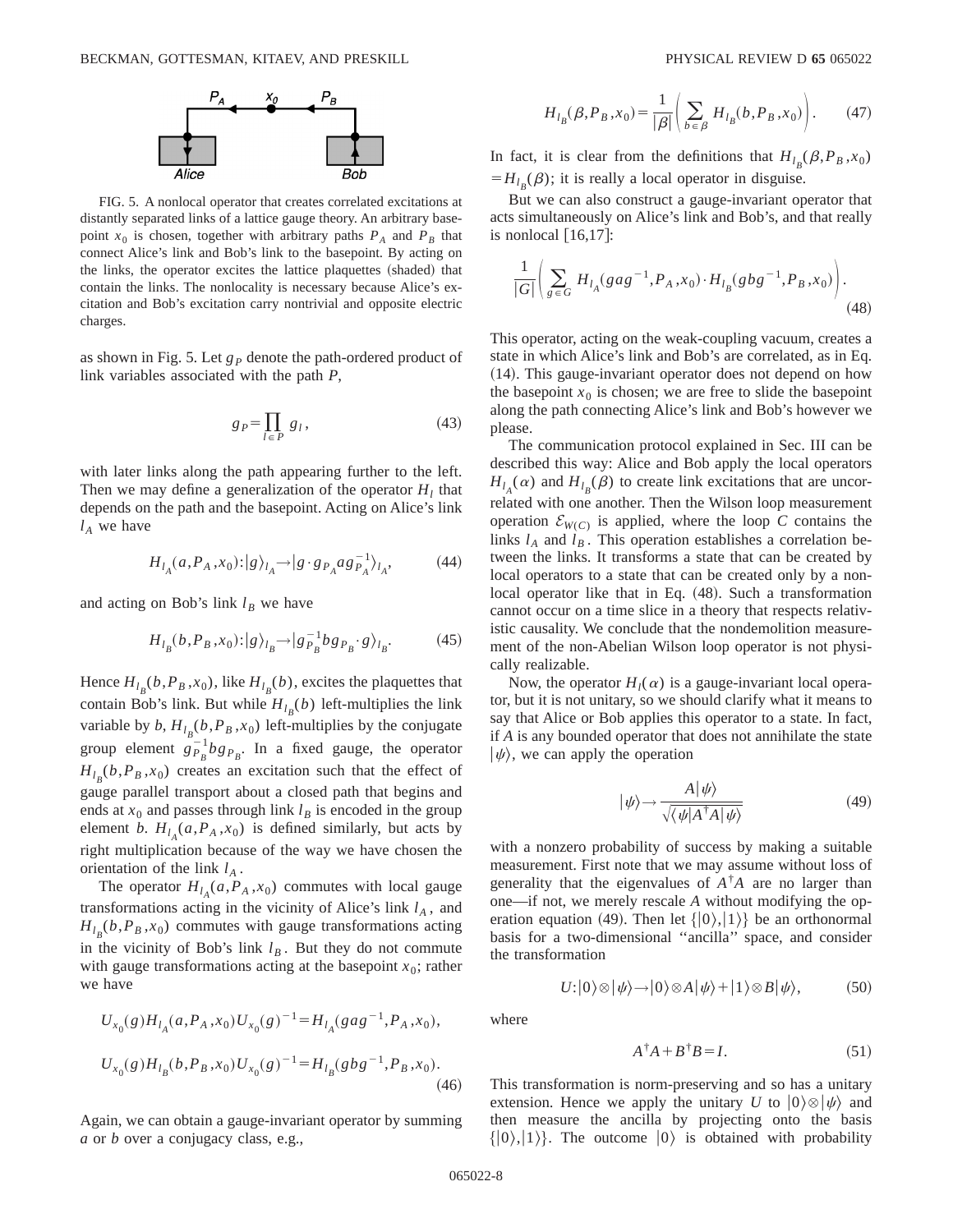$\langle \psi|A^{\dagger}A|\psi\rangle$ , in which case Eq. (49) is applied. If the outcome  $|1\rangle$  is found, then Alice may discard the state and make another attempt. As long as  $A|\psi\rangle \neq 0$ , Alice can repeat the procedure until she gets the desired outcome.

Clearly, the gauge-invariant bounded operator analogous to  $H<sub>1</sub>(\alpha)$  can also be constructed in the case where *G* is a Lie group. For example if the gauge group is *SU*(2), then associated with the group element  $g(\hat{n},\theta) = \exp(-i(\theta/2)\hat{n}\cdot\vec{\sigma})$  is the transformation

$$
H_l(g(\hat{n},\theta)):|h\rangle_l \to |g(\hat{n},\theta)h\rangle_l, \qquad (52)
$$

where  $h \in SU(2)$ . This transformation can be expressed as

$$
H_l(g(\hat{n}, \theta)) = e^{-i\theta \hat{n} \cdot \vec{E}_l},\tag{53}
$$

where the electric field  $\vec{E}_l$  is the angular momentum conjugate to the *SU*(2) rotor *h* at link *l*. The bounded operator

$$
H_{l}(f) = \int d\theta f(\theta) \int d\hat{n} e^{i\theta \hat{n} \cdot \vec{E}_{l}}
$$
 (54)

(where  $f$  is any integrable function) is gauge-invariant. Indeed, it is a function of the gauge-invariant observable  $\vec{E}_l^2$ that acts on the link *l*.

As we have also explained in Sec. III, the common-sense reason that the state created by the nonlocal operator in Eq. (48) cannot be created with local operators is that Alice's link and Bob's carry (correlated) nonzero electric charges. In quantum chromodynamics, as in a discrete gauge theory, Wilson loop measurement can cause color charge to be transferred to a flux tube. This color charge is surely detectable; like any color charge, it acts as a source for a measurable color electric field.

# **V. MATTER FIELDS AND THE DESTRUCTIVE MEASUREMENT OF WILSON LOOPS**

We have shown that the nondemolition measurement of a non-Abelian Wilson loop conflicts with relativistic causality. But there are further questions that we wish to address. Can the Wilson loop be measured *destructively*? What about the Abelian case? To formulate our answers, we will continue to use the formalism of lattice gauge theory. Furthermore, to ensure that the agents who are to perform measurements are as well equipped as possible, we will include in the theory matter fields that couple to the gauge fields.

Our matter fields reside on the sites of the lattice, and like the link variables, take values in the group algebra. The basis for the Hilbert space at a site *x* will be denoted  $\{\phi\}_x, \phi$  $\in G$ . Under the local gauge transformation  $U_x(g)$  acting at the site *x*, the matter variable transforms as the regular representation of  $G$  (which contains all irreducible representations of *G*),

In addition to the gauge symmetry, the matter field at site *x* also transforms under a *global* symmetry transformation  $V_r(h)$ , acting on  $\phi$  from the right, that commutes with gauge transformations:

$$
V_x(h):|\phi\rangle_x \to |\phi h^{-1}\rangle_x. \tag{56}
$$

The interpretation of this global symmetry is that our matter fields have both ''color'' and ''flavor'' degrees of freedom. The regular representation of *G* decomposes into irreducible representations, with the dimension- $n_R$  representation  $(R)$  occurring  $n_R$  times. Gauge transformations mix the  $n_R$  states that span  $(R)$  (the colors), while global transformation mix the  $n_R$  copies of  $(R)$  (the flavors).

Let *xy* denote a link connecting the neighboring sites *x* and *y* on the lattice, with orientation pointing from *y* to *x*, and let  $U_{xy} \in G$  be the gauge-field variable associated with this oriented link. We may also assign to this link the gaugeinvariant variable

$$
u_{xy} = \phi_x^{-1} U_{xy} \phi_y, \qquad (57)
$$

the ''covariant derivative'' of the matter field. Without changing the physical content of the theory, we can replace the link variables  $\{U_i\}$  by the new gauge-invariant variables  $\{u_i\}$ . But after this replacement, the physical Hilbert constraint can be trivially constructed: at each site *x*, the state of the matter field is required to be the gauge-invariant uniform superposition state

$$
\frac{1}{\sqrt{|G|}} \sum_{\phi \in G} |\phi\rangle_x. \tag{58}
$$

Since the matter fields are completely constrained by gauge invariance, they have no role in dynamics and they too can be eliminated, leaving only the gauge-invariant local variables  $\{u_l\}$ .

Although the new variables are gauge invariant, they transform nontrivially under the global transformations, according to

$$
V_x(h):|u\rangle_{xy} \to |hu\rangle_{xy}, \qquad (59)
$$

$$
V_{y}(k):|u\rangle_{xy} \to |uk^{-1}\rangle_{xy}.
$$
 (60)

Thus physical states can carry global *G* charges.

A gauge-invariant unitary operator acting on the link *xy* can be defined as

$$
H_{xy}(a) : |u\rangle_{xy} \to |au\rangle_{xy}.
$$
 (61)

Acting on the weakly coupled vacuum, this operator produces a flux tube excitation at the link. The flux tube at *xy* has Cheshire charge that is exactly compensated by charge localized at the site *x*. An operator  $H_{xy}(\alpha)$  that creates an excitation with trivial Cheshire charge can be constructed and applied as described in Sec. IV.

Since the variables  $\{u_i\}$  are local and preserve the physical Hilbert space, it is reasonable to postulate that they are observable. Physically, the measurement of  $u_{xy}$  has a simple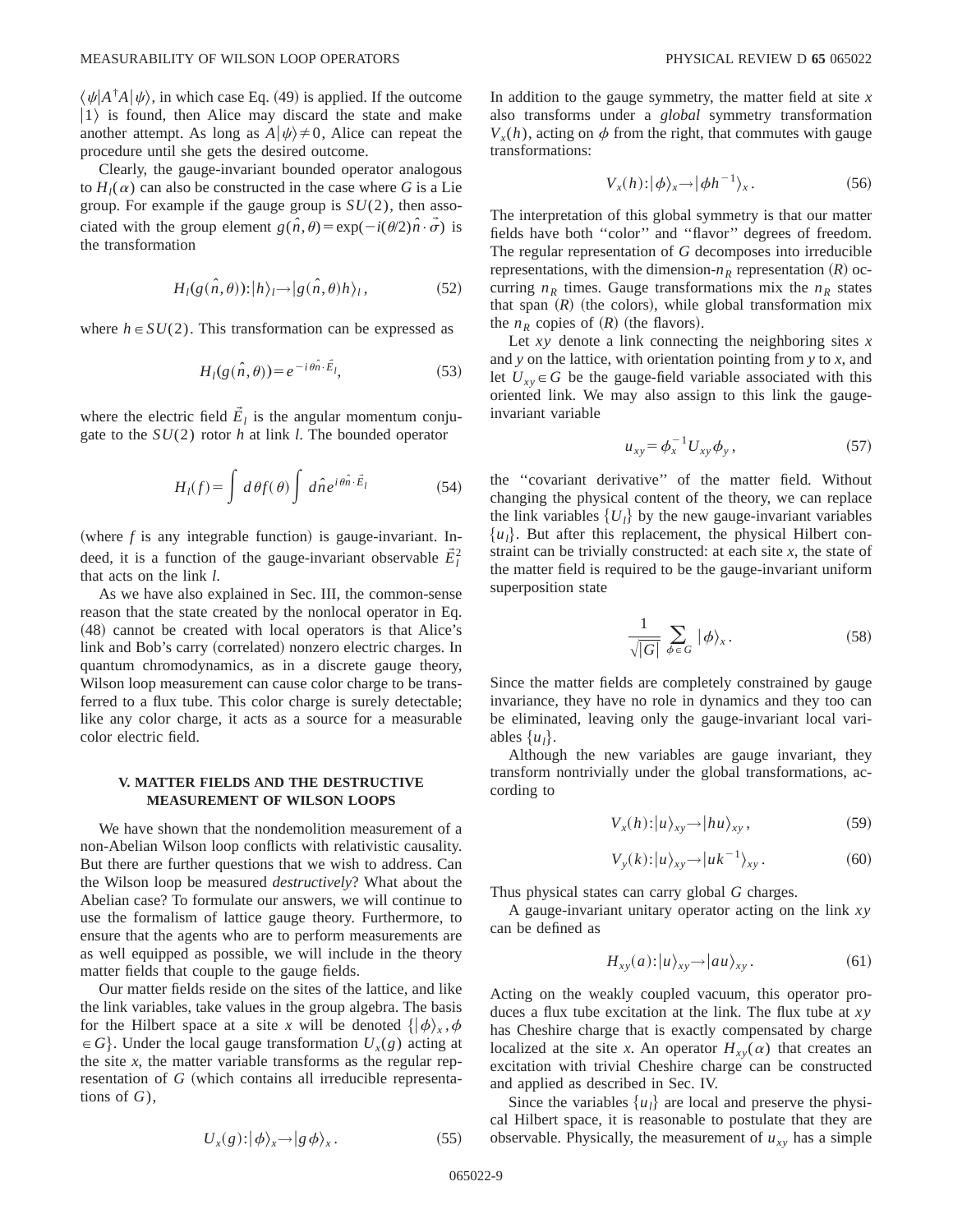interpretation in terms of the effect of parallel transport of a colored object from site *y* to the neighboring site *x*. Of course, we are free to adopt arbitrary color conventions at each site, and the way we describe the effect of parallel transport depends on these conventions. However, if we have multiple flavors at our disposal, we can use the flavors to record our conventions, so that in effect (gauge-dependent) statements about color transport can be translated into (gauge-invariant) statements about flavors.

To be concrete, suppose that  $(R)$  is a three-dimensional irreducible representation; our ''quarks'' come in three colors (red, yellow, blue) and three flavors (up, down, strange). At each site, we adopt conventions for color and flavor, and we prepare standard quarks in three mutually orthogonal colors and three mutually orthogonal flavors that lock these conventions together: the up quark is red, the down quark is yellow, the strange quark is blue. Then standard quarks prepared at site *y* are covariantly transported to site *x*, and compared to the standard quarks that have been prepared at that site. Thus the effect of the transport can be equivalently described as either a rotation in the color space  $(U_{xy})$  or in the flavor space  $(u_{xy})$ . Performing this experiment for each irreducible transformation of *G* assigns a unique group element  $u_{xy}$  to the link *xy*, for these particular conventions. A modification of the conventions can be interpreted as a rotation in the flavor space, under which the variable  $u_{xy}$  transforms.

Now consider a large loop *C* on the spatial lattice, and suppose that many parties distributed along the loop are to measure the Wilson loop

$$
W^{(R)}(C) \equiv \chi^{(R)} \left( \prod_{l \in C} U_l \right) = \chi^{(R)} \left( \prod_{l \in C} u_l \right) \tag{62}
$$

in representation (*R*). Since all the matter fields cancel out, the Wilson loop can be expressed in terms of the gaugeinvariant variables  $\{u_i\}$ . Each party has access to a single link along the loop, and using  $n_R$  flavors of quarks in representation (*R*), determines the value of the  $n_R \times n_R$  matrix  $D^{(R)}(u)$  at that link, for a particular choice of flavor conventions. Each party then reports her value of  $D^{(R)}(u)$  to the central authority for post-processing, the matrices are multiplied together, and the trace is evaluated. The result, which does not depend on the local flavor conventions, is the value of the Wilson loop.

Thus, distributed parties, each acting locally, can measure the Wilson loop operator. But in doing so, they collect much additional information aside from the value of the Wilson loop. In particular, an eigenstate of  $W^{(R)}(C)$  need not have a definite value of each  $D^{(R)}(u_l)$  along the loop. Therefore, the localized measurement procedure typically disturbs the quantum state of the field, even if the initial state before the measurement is a Wilson loop eigenstate. Rather than a localized *nondemolition* measurement (which we have already seen is impossible) it is a localized *destructive* measurement. Note also that distributed parties can measure destructively each of several Wilson loop operators  $W^{(R_i)}(C_i)$ ,*i*  $=1,2,3,\ldots,n$ , all on the same time slice, and hence the product  $\Pi_i W^{(R_i)}(C_i)$ . In this respect, the destructive measurement is compatible with the Wilson loop algebra. Of

We have assumed that the matter fields transform as the regular representation Eq.  $(55)$  of the gauge group *G*. What about more general choices for the representation content of the matter? Provided that the matter transforms as a faithful representation of the gauge group, one can show that the destructive measurement of  $W^{(R)}(C)$  is still possible in any representation (*R*).

We reach this conclusion by noting that matter in the regular representation can be *simulated* using matter that transforms faithfully, augmented by ancilla degrees of freedom. We will give only a brief sketch of the argument. First we recall that if  $(R_m)$  is a faithful representation, and  $(R)$  is any irreducible representation, then  $(R)$  is contained in  $(R_m)^{\otimes n}$  for some *n*. Therefore, if our fundamental matter fields transform as  $(R_m)$ , then we can build composite objects that transform as  $(R)$  from *n* fundamental constituents.

Next we observe that if the theory contains only a single matter field that transforms as  $(R)$ , we can use ancilla variables to attach an effective flavor index to the field. To understand the point heuristically, consider the case of "quarks" that come in three colors but only one flavor. Rather than using ''natural'' flavors to keep track of our color conventions, we can use ''artificial'' flavors instead, labeling red, yellow, and blue quarks with the three mutually orthogonal states (up, down, strange) of the ancilla. When quarks are transported from one site to a neighboring site, the attached value of the ancilla is transported along with the color; hence artificial flavors, just like natural flavors, allow us to describe local gauge transport in terms of gauge-invariant quantities. Since we can construct composite matter fields in any representation  $(R)$  of  $G$ , and we can use ancillas to ensure that matter transforming as  $(R)$  comes in  $n_R$  flavors, our simulated matter transforms as the regular representation; thus we can measure destructively a Wilson loop in any representation.

What about the case of a pure gauge theory (one containing no charged matter at all)? The gauge variables themselves can simulate matter that transforms according to the adjoint representation

$$
D(g):|h\rangle \rightarrow |ghg^{-1}\rangle, \tag{63}
$$

which is a faithful representation of  $G/Z(G)$ , where  $Z(G)$ denotes the center of *G*. Thus, by building composite fields and manipulating ancillas, we can simulate matter that transforms as the regular representation of *G*/*Z*(*G*). Therefore,  $W^{(R)}(C)$  can be measured destructively for any representation  $(R)$  of  $G/Z(G)$ , or equivalently for any representation of *G* that represents the center of *G* trivially.

We have seen that the nondemolition measurement of a non-Abelian Wilson loop is an example of an acausal measurement that can be made causal (and in fact localizable) if additional information is collected simultaneously. Other examples were noted in  $[11]$ .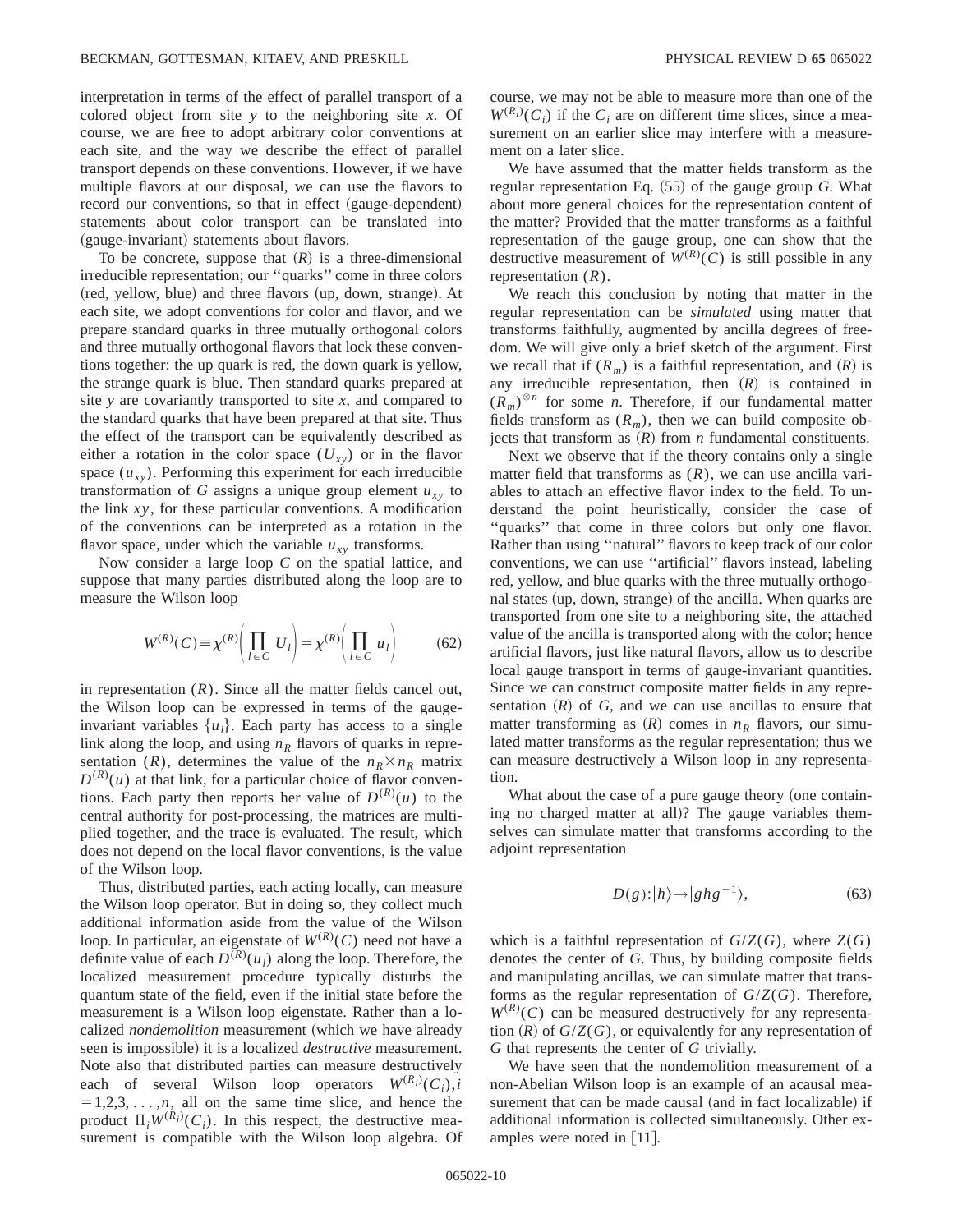# **VI. NONDEMOLITION MEASUREMENT OF ABELIAN WILSON LOOPS IS LOCALIZABLE**

The causality problem arose for the nondemolition measurement of non-Abelian Wilson loops because multiplication of conjugacy classes is ill-defined. Since this problem does not arise if *G* is Abelian, one might expect that a spacelike Wilson loop operator should be measurable in an Abelian gauge theory (or more generally, if the Wilson loop is evaluated in a one-dimensional irreducible representation of the gauge group). We will see that this is the case.

To be concrete, consider a lattice theory (containing charged matter) with gauge group  $G=U(1)$ . Gauge variables  $U_l \in U(1)$  reside at each link *l* of the lattice, and matter variables  $\phi_x \in U(1)$  reside at each site *x*. As we have seen, the gauge and matter variables can be eliminated in favor of gauge-invariant variables  $u_{xy} = \phi_x^{-1} U_{xy} \phi_y$ , and the Wilson loop operator is

$$
W(C) \equiv \prod_{l \in C} U_l = \prod_{l \in C} u_l. \tag{64}
$$

To perform a destructive measurement of *W*(*C*), parties distributed along the loop *C* could each measure the local value of *u*; then the results can be multiplied together later to determine the value of the Wilson loop.

To perform a nondemolition measurement of *W*(*C*), the procedure must be modified so that only the value of the Wilson loop, and no further information, is collected. Imagine, then, that *n* parties have been distributed along the loop *C*, each with access to one of the links of *C*. And suppose the party who resides at link *l* can manipulate not only the gauge-invariant field variable  $u_l$ , but also a gauge-invariant *ancilla* variable  $\tilde{u}_l \in U(1)$  that will be used to assist with the measurement. Some time ago, the parties prepared an entangled state of their ancilla variables,

$$
|\text{initial}\rangle_{\text{anc}} = \int \prod_{l=1}^{n} (d\widetilde{u}_{l}) |\widetilde{u}_{1}, \widetilde{u}_{2}, \dots, \widetilde{u}_{n} \rangle \delta \left( \prod_{l=1}^{n} \widetilde{u}_{l} - I \right).
$$
\n(65)

This state is a coherent superposition of all possible states for the ancilla variables, subject only to one global constraint on the product of all the  $\tilde{u}_l$ 's. Now each party applies a local unitary transformation to her lattice field variable and her part of the ancilla:

$$
|u_l, \tilde{u}_l\rangle \rightarrow |u_l, u_l \tilde{u}_l\rangle,\tag{66}
$$

a rotation of the ancilla rotor controlled by the value of the lattice rotor. This is achieved by turning on a Hamiltonian that couples  $u_l$  and  $\tilde{u}_l$ .

The operation Eq.  $(66)$  modifies the constraint on the ancilla variables, which becomes

$$
\prod_{l} \widetilde{u}_{l} = W(C). \tag{67}
$$

Now each party can measure the value of her  $\tilde{u}_l$ , and broadcast the result to the central authority. The measurement outcomes are random, so that each individual measurement reveals no information about the state of the lattice variables. When the results are accumulated, the value of  $W(C)$  can be inferred by evaluating  $\Pi_l \tilde{u}_l$ , but no further information about the field configuration is acquired. (This type of local measurement making use of a shared entangled ancilla was described in  $[7]$ , and was shown to be the basis of a separation between classical and quantum multiparty communication complexity in  $[18]$ .)

Of course, the transformation equation  $(66)$  that couples the ancilla to the field variables can also be described in a conjugate basis, which may clarify its meaning. We may write  $u = e^{-i\theta}$ ,  $\tilde{u} = e^{-i\tilde{\theta}}$ , and define the angular momentum  $\overline{Q}$  conjugate to  $\overline{\theta}$  by

$$
e^{-i\tilde{\mathcal{Q}}\tilde{\xi}}|\tilde{\theta}\rangle = |\tilde{\theta} + \tilde{\xi}\rangle. \tag{68}
$$

Then Eq.  $(66)$  becomes

$$
|\theta,\tilde{Q}\rangle \rightarrow (e^{-i\theta})^{\tilde{Q}}|\theta,\tilde{Q}\rangle. \tag{69}
$$

Thus we may regard  $\tilde{Q}$  as a fictitious electric charge, whose transport properties are governed by the connection *u*—the parties implement Eq. (69) by "parallel transporting" their ancilla charges by one lattice spacing in the effective gauge field defined by  $u$ . The (unnormalizable) initial state of the ancilla can be written

$$
|\text{initial}\rangle_{\text{anc}} = \sum_{\tilde{Q}=-\infty}^{\infty} |\tilde{Q}, \tilde{Q}, \tilde{Q}, \dots, \tilde{Q}\rangle, \tag{70}
$$

which is transformed to

$$
|\text{initial}\rangle_{\text{anc}} = \sum_{\tilde{Q}=-\infty}^{\infty} \left[ W(C) \right] \tilde{\varrho} | \tilde{Q}, \tilde{Q}, \tilde{Q}, \dots, \tilde{Q} \rangle. \tag{71}
$$

Since the charges held by the parties are perfectly correlated, only the global information about transport around the entire loop *C* becomes imprinted on the ancilla state. This information, encoded in relative phases in the  $\tilde{Q}$ -basis, can be read out via measurements in the conjugate  $\tilde{\theta}$ -basis. Note that it is important that the ancilla variables carry fictitious rather than genuine electric charges—otherwise states with different values of the total charge would reside in distinct superselection sectors and the relative phases in Eq.  $(71)$  would be unobservable. We also note that while to measure the Wilson loop perfectly we must prepare the ancilla in the unnormalizable (and hence unphysical) state Eq.  $(70)$ , a measurement with arbitrarily good precision can be achieved using a normalizable approximation to this state.

The key to this procedure for measuring the Wilson loop is that the  $W(C)$  can be expressed in terms of the local gauge-invariant variables  $\{u_l\}$  as in Eq. (64). This property has a clear physical interpretation. The matter field represents a medium laid out along the loop *C* that becomes superconducting on the time slice where the measurement of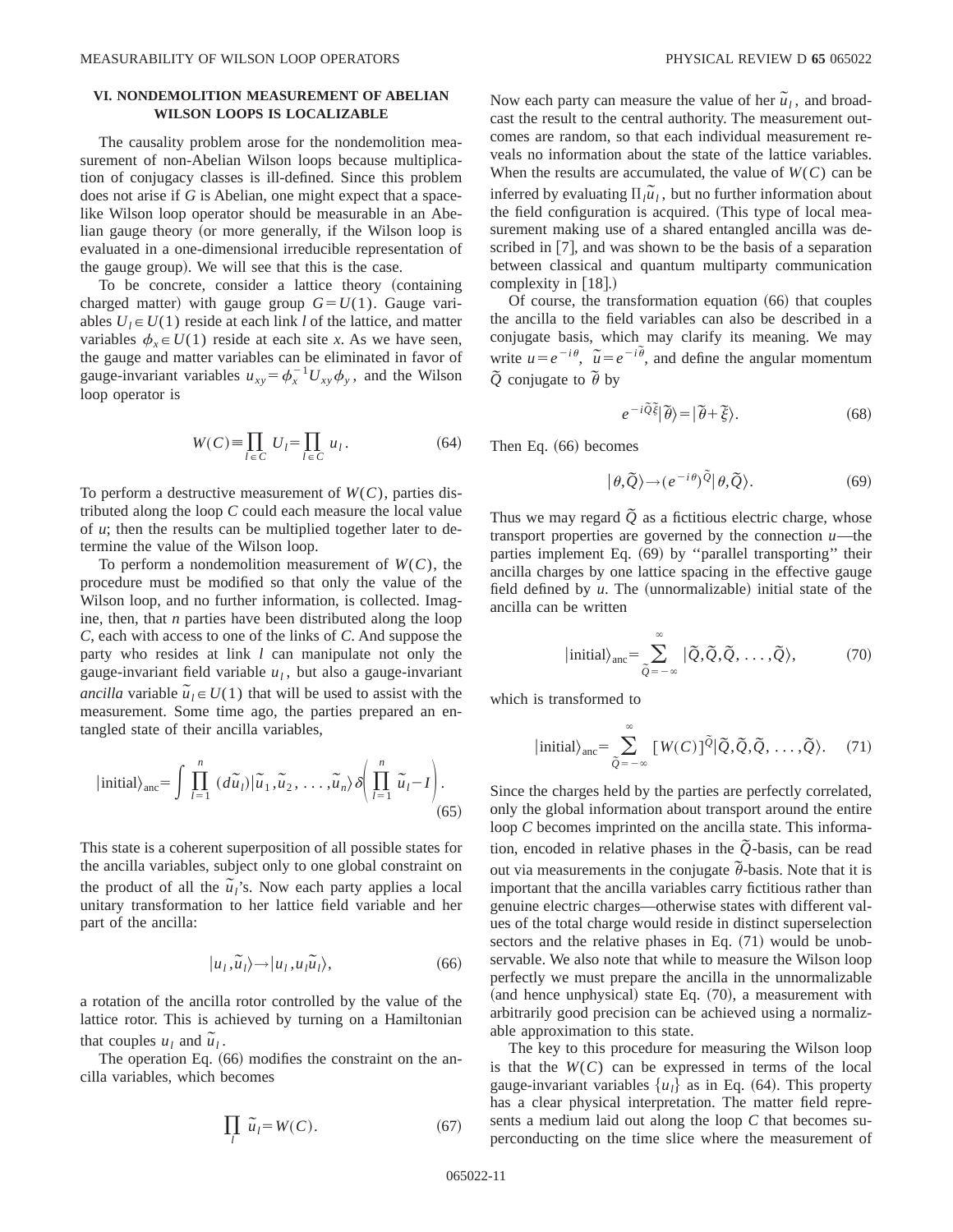*W*(*C*) is to be carried out:  $\phi = e^{-i\theta}$  is a superconducting order parameter with phase  $\theta$ . Though the phase and the gauge field  $A_\mu$  are not locally observable, the covariant derivative

$$
D_{\mu}\theta = \partial_{\mu}\theta + A_{\mu} \tag{72}
$$

is observable—it is proportional to the local current density. By coupling the local current to our entangled ancilla, we have modified the state of the ancilla in a manner that is sensitive to the value of the quantity

$$
\exp\left[i \oint_C D_\mu \theta dx^\mu\right] = W(C); \tag{73}
$$

the equality is obtained from the property that  $\phi = e^{-i\theta}$  is a single-valued function.

Even without the entangled ancilla, parties distributed along the loop could determine the value of  $W(C)$  by measuring the local value of  $D_{\mu}$ , and broadcasting their results. In that case, not just  $W(C)$  but also the covariant derivative of  $\theta$  would be determined by their measurement outcomes. By invoking the entangled ancilla, we have emphasized that it is possible to measure *W*(*C*) without learning anything else about the state of the lattice system, that is, to perform a nondemolition measurement of *W*(*C*).

It is clear that the technique we have described could be applied in principle to perform a nondemolition measurement of the Wilson loop operator in any one-dimensional representation of the gauge group. But as we have shown must be so, it fails in the non-Abelian case. We can introduce matter fields such that  $u_{xy} = \phi_x^{-1} U_{xy} \phi_y$  is a gauge-invariant quantity, but since the *u*'s do not commute with the  $\tilde{u}$ 's, the transformation equation  $(66)$  will not in that case simply modify the constraint on the ancilla variables as in Eq.  $(67)$ .

### **VII. WILSON LOOPS IN THE PURE ABELIAN GAUGE THEORY**

Our procedure for the nondemolition measurement of an Abelian Wilson loop uses charged matter coupled to the gauge fields. Let us now consider whether the nondemolition measurement is possible in the pure Abelian gauge theory. When there is no charged matter, we cannot replace the gauge variables on links by gauge-invariant variables that are locally measurable.

#### **A. Homologically trivial loops**

Consider first the case of a homologically trivial loop *C*, the boundary of a two-dimensional surface *S*. In the Abelian gauge theory, the Wilson loop operator  $W(C)$  can be interpreted as  $e^{i\Phi}$  where  $\Phi$  is the magnetic flux linking the loop. In the lattice formulation of the theory, the surface *S* is the union of elementary cells that tessellate the surface. Suppose there are *N* such cells, labeled by an index  $\Sigma$  taking values  $\Sigma = 1,2,3,\ldots,N$ . Then the Wilson loop operator can be expressed as

$$
W(C) \equiv \prod_{l \in C} U_l = \prod_{\Sigma \in S} U_{\Sigma}, \qquad (74)
$$

where  $U_{\Sigma}$  is the value of the Wilson operator  $W(\partial \Sigma)$  for the boundary  $\partial \Sigma$  of the cell  $\Sigma$ . Therefore, a destructive measurement of  $W(C)$  can be carried out by a collection of parties occupying the surface *S*. Each party measures the local "magnetic field"  $U_{\Sigma}$  and reports her result to the central authority. The results can then be accumulated to determine the value of  $W(C)$ .

This destructive measurement differs from a nondemolition measurement of  $W(C)$  in that too much information is collected—not just the total flux through the surface, but also the local distribution of magnetic flux is determined by the measurement. In a nondemolition measurement of *W*(*C*), a superposition of two different magnetic field configurations with the same value of  $W(C)$  would not decohere, but if the local field is measured this superposition does decohere. Yet as in our previous discussion, a nondemolition measurement can be achieved if ancilla variables are prepared in an appropriate state that is distributed to the parties in advance. Suppose that each of the *N* parties can access both the gaugeinvariant local magnetic field variable  $U_{\Sigma} \in U(1)$  and an ancilla variable  $\tilde{U}_{\Sigma} \in U(1)$ . The ancilla has been prepared in the shared initial state

$$
|\text{init}\rangle_{\text{anc}} = \int \prod_{\Sigma=1}^{N} (d\tilde{U}_{\Sigma}) |\tilde{U}_1, \tilde{U}_2, \dots, \tilde{U}_N\rangle \delta \left( \prod_{\Sigma=1}^{N} \tilde{U}_{\Sigma} - I \right), \tag{75}
$$

a coherent superposition of all possible states for the ancilla variables, subject only to one global constraint on the product of all the  $\tilde{U}_{\Sigma}$ 's. To perform the nondemolition measurement, each party applies a local unitary transformation to her magnetic flux variable and her part of the ancilla:

$$
|U_{\Sigma}, \tilde{U}_{\Sigma}\rangle \rightarrow |U_{\Sigma}, U_{\Sigma}\tilde{U}_{\Sigma}\rangle, \tag{76}
$$

a rotation of the ancilla rotor controlled by the value of the lattice rotor. This operation modifies the constraint on the ancilla variables, which has become

$$
\prod_{\Sigma} \ \tilde{U}_{\Sigma} = \prod_{\Sigma} \ U_{\Sigma} = W(C). \tag{77}
$$

Now each party can measure the value of her  $\tilde{U}_{\Sigma}$ , and broadcast the result to the central authority. The measurement outcomes are random, so that each individual measurement reveals no information about the state of the lattice variables. When the results are accumulated, the value of *W*(*C*) can be inferred by evaluating  $\Pi_{\Sigma} \tilde{U}_{\Sigma}$ , but no further information about the gauge field configuration is acquired.

### **B. Homologically nontrivial loops**

Now consider the case of a homologically nontrivial loop *C*, which is not the boundary of any surface. For example, suppose that the theory lives on a *d*-dimensional spatial torus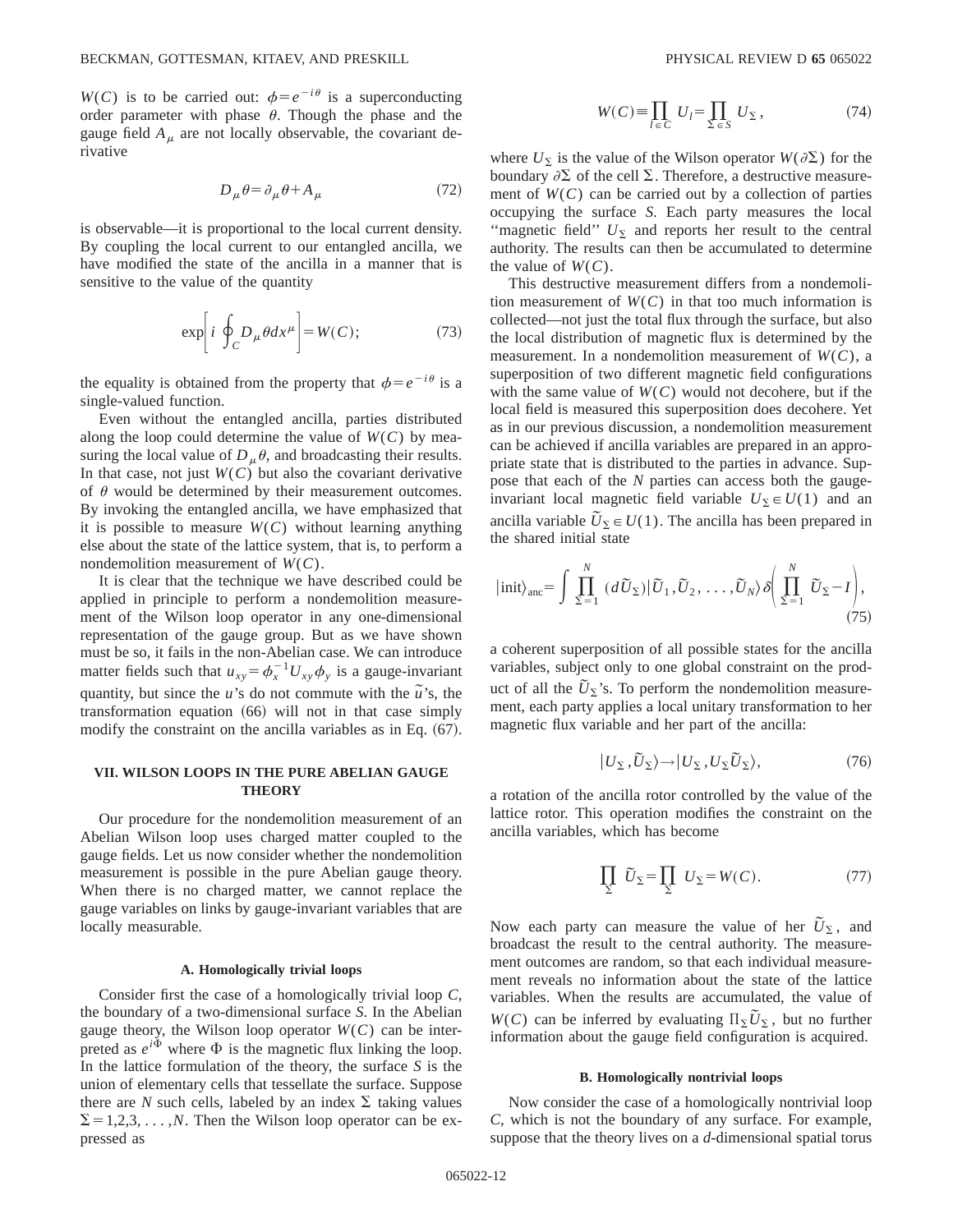#### MEASURABILITY OF WILSON LOOP OPERATORS PHYSICAL REVIEW D **65** 065022

(a rectangular box with opposite sides identified), and that the loop *C* is a nontrivial cycle that winds around the torus.

The gauge-invariant local operators of the theory are the magnetic flux operators  $U_{\Sigma}$  acting on the elementary lattice cells, and the ''electric field'' operators that act on elementary links. The electric field  $E_l$  at the link *l* is the "angular" momentum'' conjugate to the link rotor variable  $U_l$ ; it generates rotations of *Ul*

$$
\exp(-i\,\theta E_l):|U\rangle_l \to |e^{-i\,\theta}U\rangle_l. \tag{78}
$$

Each party residing on the lattice is empowered to apply or measure the local operators in her vicinity.

But the homologically nontrivial Wilson loop operator is not included in the algebra generated by these local operations. Hence  $W(C)$ , where *C* is a nontrivial cycle, is completely inaccessible to the local residents of the lattice. They cannot measure this operator, either destructively nor nondestructively, nor can they apply it to a state. The homologically nontrivial Wilson loop is not an observable of the pure gauge theory.

Although the inhabitants of this world are unable to measure  $W(C)$ , they are able to change its value. The link rotation  $e^{-i\theta E_l}$  has a nontrivial commutation relation with  $W(C)$ if  $l \in C$ :

$$
e^{-i\theta E_l}W(C) = e^{-i\theta}W(C)e^{-i\theta E_l}.
$$
 (79)

(Here the orientation of the link *l* used to define  $E_l$  is assumed to be aligned with the orientation of  $C$  at link  $l$ .) Thus any party with access to a link *l* of *C* can rotate the value of  $W(C)$ , whether or not  $W(C)$  is the boundary of a surface.

Like Wilson loop operators, electric field operators are of two types with differing locality properties. If *C* is a fundamental nontrivial cycle, we can construct an electric field operator  $E_C$  that rotates  $W(C)$  but has no effect on homologically trivial Wilson loops. Associated with the cycle *C* of the torus is a closed orientable hypersurface *S* that crosses *C* exactly once; dual to this surface is a set of oriented lattice links *S*\*, as illustrated in Fig. 6. The electric field conjugate to  $W(C)$  is

$$
E_C = \sum_{l \in S^*} E_l. \tag{80}
$$

This nonlocal operator generates a rotation of the homologically nontrivial Wilson loop  $W(C)$ , but since any homologically trivial closed loop crosses  $S$  as many times with a  $+$ orientation as with  $a -$  orientation, homologically trivial Wilson loop operators commute with  $E_C$ .

The "nonlocal electric field"  $E_C$  can be measured—all parties residing at links contained in *S*\* can measure the local electric field and the results can be summed. But while the inhabitants of the lattice are able to measure  $E<sub>C</sub>$ , they are unable to change its value. The Hilbert space of the theory divides into superselection sectors, each labeled by the values of  $E_{C_i} \in Z$ , where the  $C_i$ 's are the cycles that generate the homology group of the spatial manifold.



FIG. 6. The nonlocal electric field operator dual to a homologically nontrivial Wilson loop operator  $W(C)$ , in an Abelian lattice gauge theory in two spatial dimensions. Here a two-torus is represented as a square with opposite sides identified, *C* is a nontrivial oriented cycle that winds around the torus, and *S*\* is the set of oriented links dual to a closed ''surface'' that crosses *C* once. Any homologically trivial closed loop (like  $C'$ ) crosses  $S^*$  as many times with a  $+$  orientation as with a  $-$  orientation. Thus the electric field operator on  $S^*$  commutes with  $W(C')$ , but has a nontrivial commutation relation with *W*(*C*).

It is obvious that similar conclusions apply to any Abelian pure gauge theory. If the theory is defined on a manifold with nontrivial homology, then the algebra of observables has a different structure in the theory with charged matter than in the pure gauge theory without matter. In the pure gauge theory, the homologically nontrivial Wilson loops are not observables at all, and consequently, the theory divides into sectors with different values of the nonlocal electric field.

#### **VIII. SUPERLUMINAL CHARGE TRANSPORT**

The main conclusion of this paper is that the observables of Abelian and non-Abelian gauge theories have fundamentally different properties—in particular, the nondemolition measurement of a Wilson loop is acausal in the non-Abelian case and localizable in the Abelian case. We can further appreciate the distinction between Abelian and non-Abelian gauge theories by thinking about not what operators can be *measured*, but rather what operators can be *applied* to a state by a group of parties each of whom acts locally.

To dramatize the question, imagine two parties Alice and Bob, many light years apart, who share a ''superluminal charge transport line" (SCTL). Alice places a single electrically charged particle, an electron, at her end of the SCTL (the point  $y$ ); then her charge mysteriously disappears, and in an instant reappears at Bob's end of the SCTL (the point *x*). The electron has been transmitted through the SCTL far more rapidly than Alice could send a light signal to Bob. Is such a device physically possible?

Yes. We can understand how the SCTL works by characterizing it with a gauge-invariant unitary operator that it applies to a state. In our lattice formulation of an Abelian lattice gauge theory with matter, consider a connected path of links *P* that begins at *y* and ends at *x*. Associated with this path is the gauge-invariant operator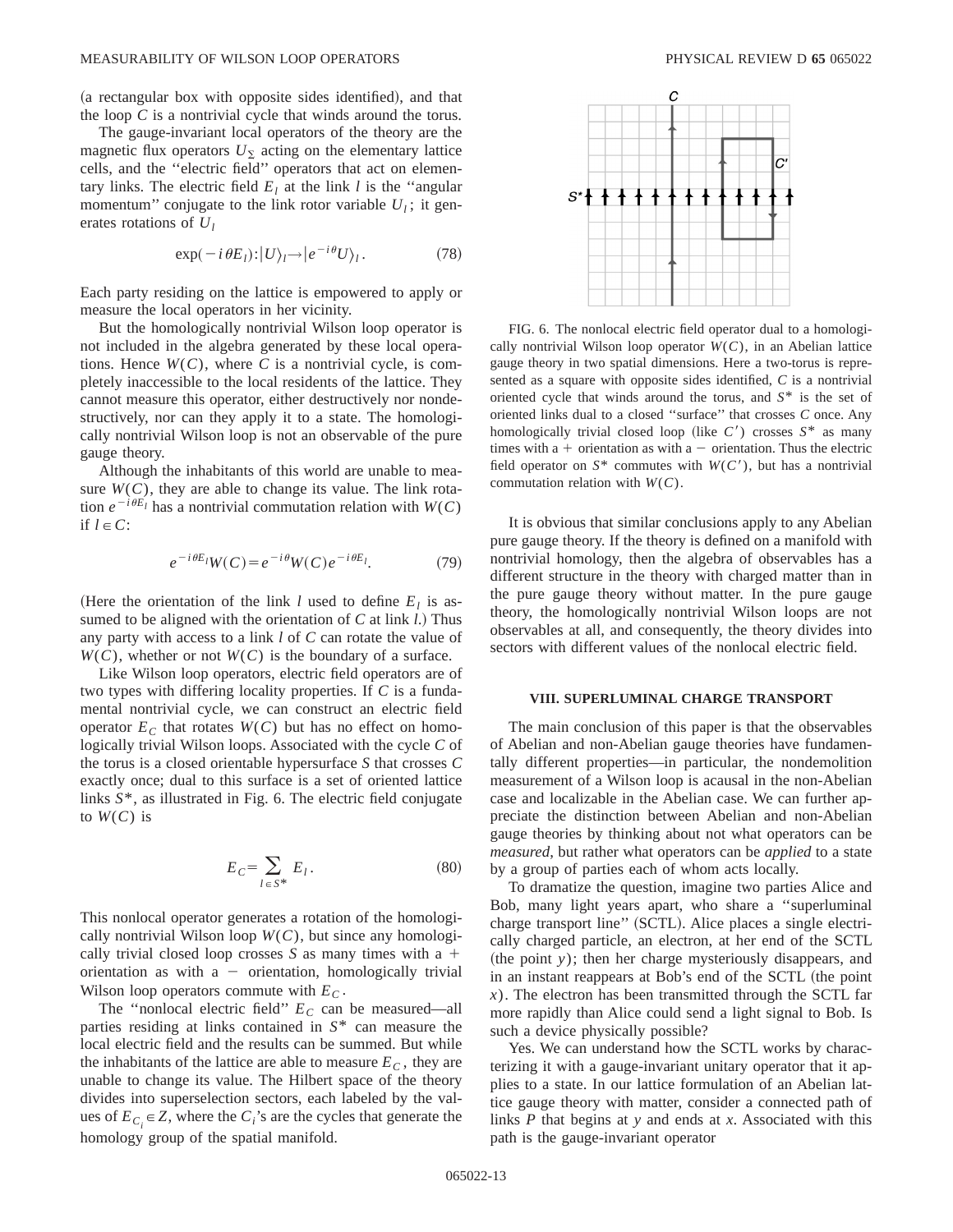

FIG. 7. (a) "Sawtooth protocol" for superluminal transmission of an electron from Alice to Bob, assisted by many intervening parties. Each party (except Alice and Bob) produces an electronpositron pair and keeps the positron, and each (except Bob) passes an electron to the party on her right. Then all pairs annihilate. Thus a charged particle sent by Alice is received by Bob almost instantaneously, even though Bob is many light years away. (b) The protocol fails to achieve superluminal transport of non-Abelian charge. All intervening parties produce color-singlet pairs of charges, but when each party unites her antiparticle with the particle created by her neighbor, the pairs fail to annihilate completely. Though the procedure conserves color, the color of the charge received by Bob is uncorrelated with the color of the particle that had been in Alice's possession. In both the Abelian and non-Abelian cases, no information is transmitted from Alice to Bob, so that causality is not violated.

$$
\phi_x^{-1}\bigg(\prod_{l\in P} U_l\bigg)\phi_y = \prod_{l\in P} u_l.
$$
\n(81)

Acting on the weakly coupled ground state of the theory, this operator creates a pair of equal and opposite charges at the sites *x* and *y*. Acting on a state with a charged particle at site *y*, it annihilates the particle at *y* while creating a particle of like charge at *x*, in effect transporting the particle from *y* to *x*. The applied operator factorizes as a product of gaugeinvariant unitary operators  $u_1$ , each acting on a single lattice link. Therefore, many parties acting simultaneously, each manipulating only the link in her own vicinity, are able to operate the SCTL.

More physically, we can envision the operation of the SCTL as in Fig. 7. Many parties are distributed along the SCTL. At a pre-arranged time, each party creates an electron-positron pair. Retaining the positron, she passes the electron to her right, while receiving an electron from the party on her left. Then she brings electron and positron together to annihilate. Claire, the party closest to Alice, receives an electron from Alice and annihilates it with Claire's positron, while Diane, the party closest to Bob, hands her electron to Bob. After all pairs annihilate, the sole remaining electron, initially in Alice's hands, has been delivered to Bob. The closer the parties are to one another, the faster the procedure can be completed.

Even though the charge transfer is virtually instantaneous, the Gauss law is satisfied at all times. If we draw surfaces around Alice and Bob, then while the SCTL is operating one unit of charge leaves Alice's surface and one unit enters Bob's. Furthermore, even though the charge moves superluminally, the process does not violate causality, since no information is transmitted from Alice to Bob. Indeed, if Felicity, a party in the middle of the SCTL, were to disobey orders and fail to create an electron-positron pair, then Felicity would ''intercept'' the charge sent by Alice, and Felicity's neighbor on the right would share a distantly separated electron-positron pair with Bob. When Bob receives the electron, all he learns is that his left neighbor has performed as expected, but he learns nothing about the activities of Alice.

While an Abelian charge really carries no information, non-Abelian charge is much more interesting—its orientation in a representation space can encode a message. Thus it is easy to see that a non-Abelian SCTL, were one to exist, would violate causality. To be explicit, consider the following protocol that enables Bob to send classical information to Alice (based on ideas similar to those used to show that Wilson loop measurement is acausal). First, Alice produces a particle-antiparticle pair, where the particle transforms as representation  $(R)$  of  $G$  and the antiparticle as representation  $(R^*)$ . The total charge of the pair is trivial. If  $\{|e_i\rangle, i\}$  $=1,2,3,... n<sub>R</sub>$ } denotes a basis for the representation (*R*), and  $\{|e_i^*\rangle\}$  denotes the conjugate basis for  $(R^*)$ , then the singlet state prepared by Alice is

$$
\frac{1}{\sqrt{n_R}} \sum_i |e_i\rangle \otimes |e_i^*\rangle. \tag{82}
$$

Alice keeps the antiparticle, and sends the particle through the SCTL to Bob. Bob has a loop of magnetic flux that he has prepared in the charge-zero state  $|\alpha,0\rangle$  associated with conjugacy class  $\alpha$  of *G*, as in Eq. (6). To convey a bit of information to Alice, Bob either does nothing to the charged particle he received from Alice  $(\text{ sending } 0)$  or lassoes it with his flux tube (sending 1), and returns the charge through the SCTL to Alice. Now if Bob did nothing, Alice recovers a singlet pair, but if Bob lassoed the charge, then the state of the pair has become entangled with the state of Bob's tube:

$$
\frac{1}{\sqrt{n_R}} \frac{1}{\sqrt{|\alpha|}} \sum_{a \in \alpha} \sum_{i,j} |e_i\rangle \otimes |e_j^*\rangle D_{ij}(a) \otimes |a\rangle. \tag{83}
$$

Alice then unites the particles and observes whether the pair annihilates. In the state Eq.  $(83)$ , the probability of annihilation is determined by the overlap of the pair's state with the singlet state, and is readily seen to be

$$
\text{Prob} = \left| \frac{1}{n_R} \chi^{(R)}(\alpha) \right|^2, \tag{84}
$$

where  $\chi^{(R)}(\alpha)$  is the character of class  $\alpha$  in representation  $(R)$ . As long as the representation  $(R)$  is not onedimensional, the class  $\alpha$  can be chosen so that this probabil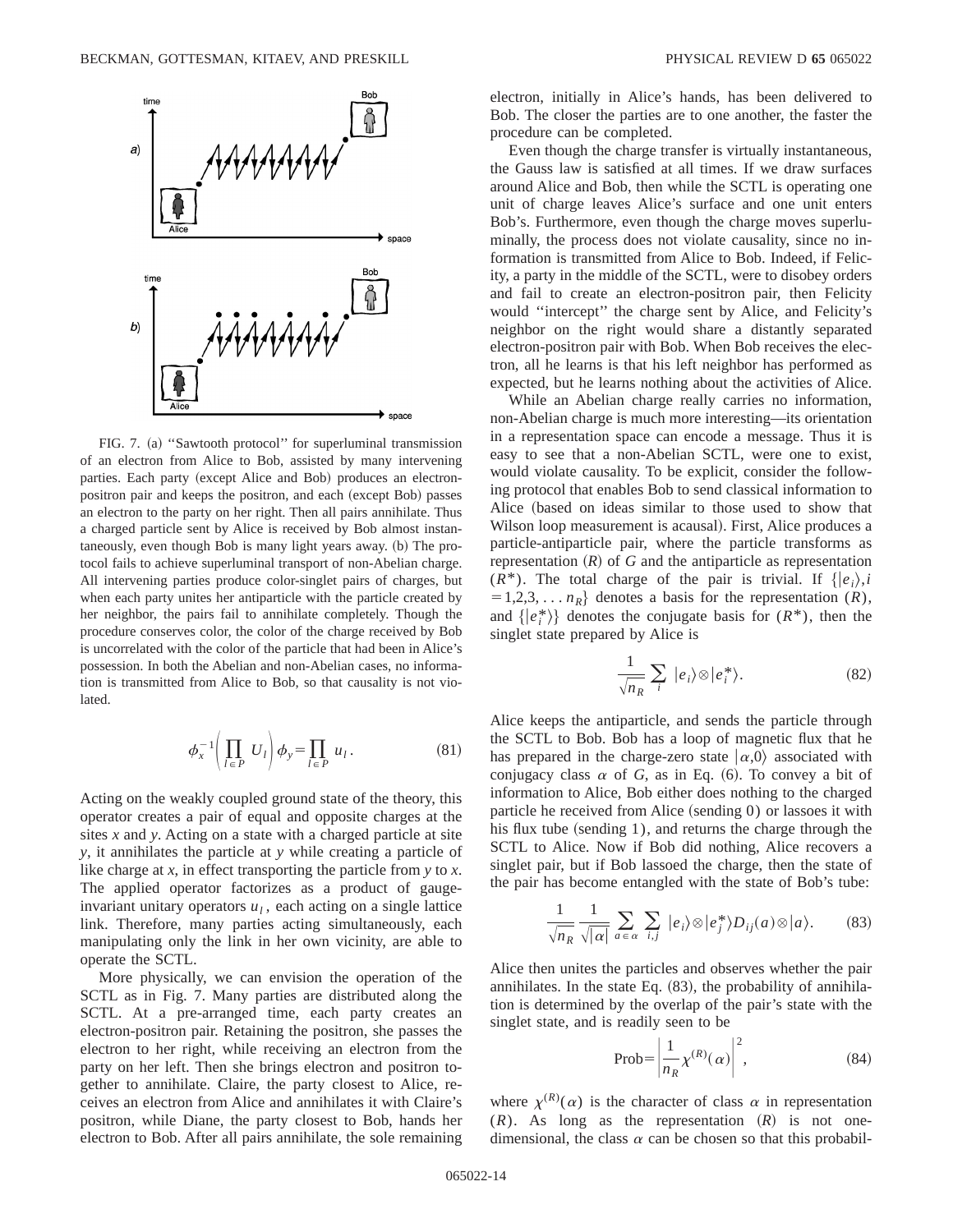ity is less than one. Therefore, Alice observes annihilation with certainty if Bob sends 0 and observes annihilation with probability less than unity if Bob sends 1—thus Bob can signal Alice.

The capacity of the SCTL is easily estimated. Suppose that Alice will signal Bob by transmitting  $N$  particles (where *N* is even) each transforming as the representation  $(R)$  or its conjugate representation (*R*\*). She can prepare and send a state of  $N/2$  particles and  $N/2$  antiparticles, in any one of  $A_N$ distinct singlet states. These states are mutually orthogonal and in principle they can be readily distinguished by Bob. Therefore, Alice is able to send  $\log_2 A_N$  bits to Bob by using the SCTL *N* times. But the number of singlets is

$$
A_N = \frac{(n_R)^N}{P(N)},\tag{85}
$$

where *P*(*N*) grows no faster than a polynomial with *N*. Thus, asymptotically Alice can send  $\log_2 n_R$  bits of information per transmission. This rate is just what we would have guessed naively, ignoring that observables must be gauge invariant.

Since the non-Abelian SCTL is acausal, it ought not to be physically realizable. What goes wrong if we try the same procedure that succeeded in the Abelian case? The trouble is that if Claire produces a singlet pair, and Diane does the same, then when Claire's particle unites with Diane's antiparticle, the charges might be unable to annihilate. In fact, if Claire's particle transforms as the representation  $(R)$  and Diane's as  $(R^*)$ , then the probability that the pair annihilates, determined by its overlap with the single state, is  $1/n_R^2$ . Thus, while in the Abelian case the outcome of the procedure is that only a single electron survives, which is in Bob's possession, in the non-Abelian case many relic charges remain strewn along the path of the would-be SCTL. Though the procedure conserves charge, the orientation in the representation space of the charge that Bob receives is actually uncorrelated with the orientation of the charge that Alice sent, and no information is transmitted.

Finally, in the non-Abelian theory as in the Abelian theory, the operator that propagates a charged particle from *y* to x can be factorized as in Eq.  $(81)$  into local factors. So why can't this operator be applied by many parties, each acting locally? We must recall that the operators of the theory are not the group elements  $u_l \in G$  themselves, but rather the matrix elements  $D_{ij}^{(R)}(u_l)$  of representations of the group. In the Abelian case, the character of a product of group elements can be written as a product of characters, where each character is a unitary operator. But in the non-Abelian case, the ''factorized'' operator is really a product of matrices. The contraction of indices in this matrix product cannot be achieved by many parties acting locally; rather it requires a nonlocal conspiracy.

#### **IX. CONCLUSIONS**

In the standard formulation of algebraic relativistic quantum field theory  $[12]$ , an algebra of "local" operators on Hilbert space is associated with each bounded open region of spacetime, such that two local operators commute if they are associated with regions that are spacelike separated. A local operator is designated as a ''local observable'' if it preserves the superselection sectors of the theory. One might be tempted to postulate that a quantum operation is physically possible in principle if and only if it can be expanded in terms of these local observables.

We find this viewpoint untenable, because causality places more stringent constraints on the allowed operations [11]. The problem of characterizing which quantum operations are compatible with causality is especially subtle, interesting, and physically relevant in relativistic quantum field theories with local gauge symmetry.

One form of the question is: what operators can justifiably be called ''observables?'' We have focused our attention on the measurability of the Wilson loop because of its prominent place in the operator algebra of a gauge theory. The answer we have found is rather elaborate. In a gauge theory that includes charged matter that transforms faithfully, a *destructive* measurement of a spacelike Wilson loop  $W^{(R)}(C)$  is physically possible for any representation  $(R)$  of the gauge group. The term ''destructive'' means that many cooperating parties acting together can ascertain the value of the Wilson loop, but only by collecting additional information in the process, and at the price of damaging Wilson loop eigenstates. In a pure gauge theory (one with no charged matter), the destructive measurement of  $W^{(R)}(C)$  is possible for any  $(R)$  that represents the center of the gauge group trivially. A nondemolition measurement of the Wilson loop (one that leaves Wilson loop eigenstates intact) is possible in an Abelian gauge theory but not in a non-Abelian gauge theory.

Nondemolition measurement of a non-Abelian Wilson loop is impossible because it would conflict with relativistic causality. Two distantly separated parties (Alice and Bob) can each produce excitations locally (magnetic flux tubes), preparing a state that is not an eigenstate of the Wilson loop operator  $W(C)$ , where *C* is a loop that passes through both excitations. Projecting onto a Wilson loop eigenstate, whatever the outcome, entangles Alice's excitation with Bob's, modifying the excitations in a manner that either party can discern locally. Such instantaneous preparation of quantum entanglement would enable spacelike-separated Alice and Bob to communicate.

In quantum field theory in general, and in gauge theories in particular, characterizing the physically allowed quantum operations seems to be an open problem. Further progress on this question is bound to elucidate the physical content of relativistic quantum theory.

#### **ACKNOWLEDGMENTS**

We thank Steve Giddings, Anton Kapustin, Michael Nielsen, Edward Witten, and especially Mark Srednicki for helpful discussions and comments. This work was supported in part by the Department of Energy under Grant No. DE-FG03-92-ER40701, by the National Science Foundation under Grant No. EIA-0086038, by the Caltech MURI Center for Quantum Networks under ARO Grant No. DAAD19-00- 1-0374, by IBM, and by the Clay Mathematics Institute. Some of this work was done at the Aspen Center for Physics.